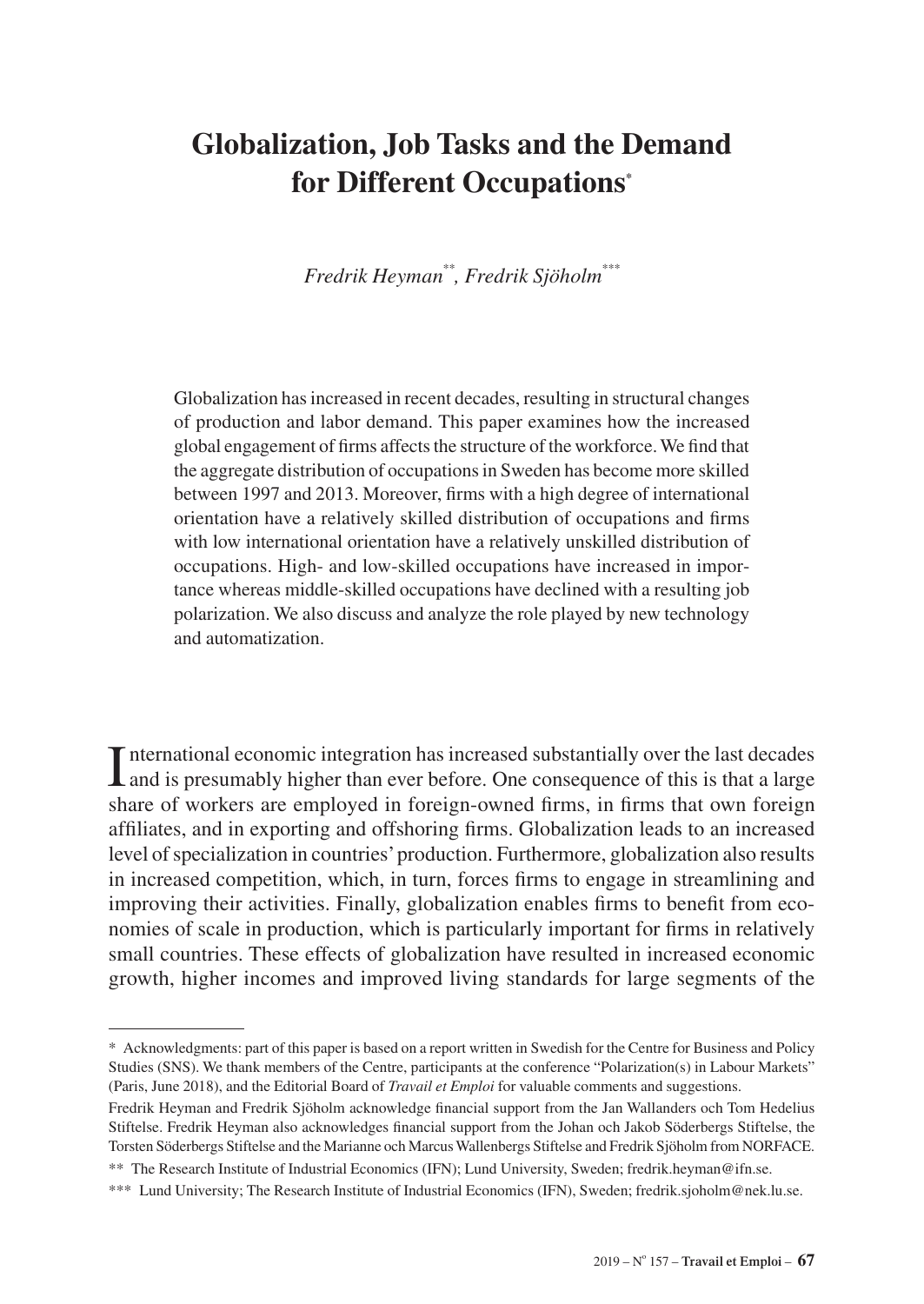population (Frankel, Romer, 1999). However, what benefits individual countries, and the majority of people, does not necessarily benefit everyone. There are groups whose situation is rendered more difficult by the structural changes following increased levels of globalization.<sup>1</sup>

Furthermore, it appears that the nature of globalization has gradually changed. More specifically, structural change takes place within firms and between firms in the same industries, and not as before between different industries (BALDWIN, 2016). This change has an impact on the relative demand for different types of labor: some occupations face decreasing demand when their tasks are relocated to foreign countries, whereas others experience an increase in demand as a result of globalization.

New research shows that when China joined the World Trade Organization (WTO), it had a significant impact on the US labor market. Many American jobs disappeared because of increased imports from China, while approximately the same number of new American jobs were added when US exports increased (Feenstra, Sasahara, 2017; Feenstra *et al.*, 2017). But even if the net effect was marginal, the economic consequences were in many cases serious and long-lasting for the American workers who lost their jobs (AUTOR *et al.*, 2014). While high-skilled workers managed relatively well and soon got new jobs in expanding industries, the low-skilled workers were severely affected. Decreasing incomes and increasing unemployment subsequently result in various negative effects, such as poor health, increased mortality and a decline in the number of new marriages and fertility (AUTOR *et al.*, 2017; PIERCE, SCHOTT,  $2016$ )<sup>2</sup>

Hence, it is clear that possible negative labor market effects may come with significant socioeconomic costs. This highlights the need for a better understanding of the mechanisms set in motion by increased globalization. It should be noted that the effect is more complex than what is captured by, for instance, the educational level of the workers: the effect of globalization is not uniformly benefitting skilled workers and hurting unskilled workers. Instead, the character of the job tasks carried out by different workers seems important in determining the effect of globalization. Some job tasks can be offshored to cheaper production sites in low-income countries whereas other tasks cannot. The latter include both high- and low-skilled tasks and many previous empirical studies show that it is primarily middle-skilled tasks that are declining. As a result, job polarization tends to increase (see e.g. Goos *et al.*, 2014, for an overview).

This paper analyzes the effects of increased globalization with a particular focus on the relative demand for different occupations. Our analysis focuses on changes within firms and how these, in turn, alter the demand for different types of employees. The focus on firms allows us to present evidence on how these shape job polarization.

<sup>1.</sup> See, for example, Milanovic (2016) for an overview of the relationship between globalization and increased inequality. See also SAVAL (2017).

<sup>2.</sup> The increased globalization also has political implications. Citizens negatively affected by globalization have a tendency to be attracted to parties of a more protectionist or populist nature (RODRIK, 2018; AUTOR *et al.*, 2016; DIPPEL *et al.*, 2015; Colantone, Stanig, 2018a, 2018b).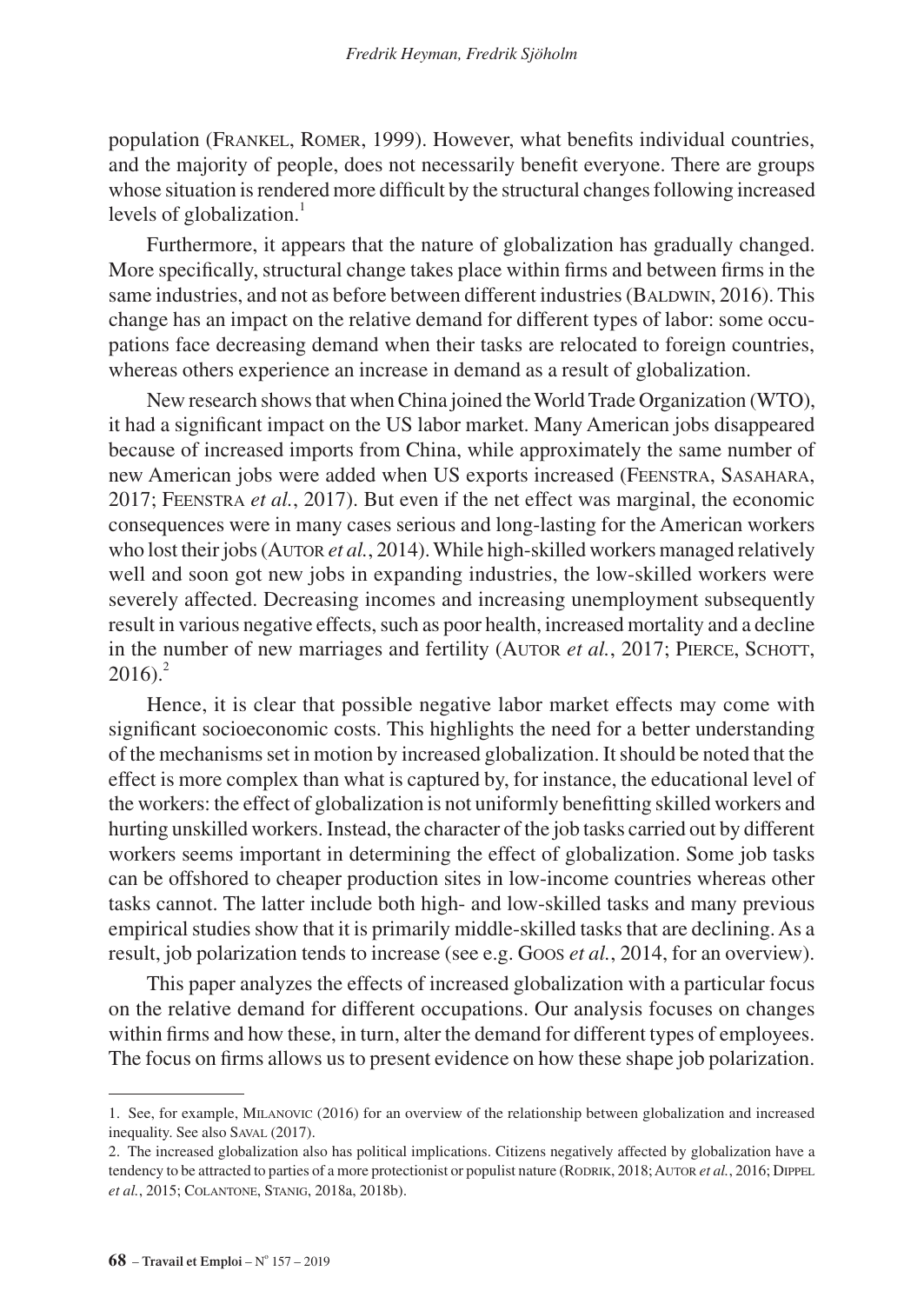More specifically, it enables us to look at how organizational changes within firms influence the trend towards a more polarized labor market, and how the main explanations for job polarization are related to firm dynamics. We also briefly discuss and analyze the role played by new technology and automatization.

The tendency of increased job polarization has been shown in a large number of studies for different countries. Two early studies are Goos, Manning (2007) and Goos *et al.* (2009). They look at the relationship between wages and employment at the level of individual occupations and the extent to which they are characterized as routine intensive. They find that occupations characterized as routine are in the middle of the wage distribution, while occupations not characterized as routine are in both the upper and lower end of the wage distribution. This indicates a potential improvement in employment opportunities for highly skilled occupations with relatively high wages as well as for low-skilled and low-wage occupations, as well as a less favorable development for middle-level occupations, mainly various white-collar occupations involving routine tasks. Hence, relative employment change is positively correlated with occupations that are non-routine and cognitive in nature and negatively correlated with occupations characterized as routine. This result is consistent with the task-biased technological change (TBTC) hypothesis and is one of the main explanations for the job polarization pattern observed in many countries.<sup>3</sup> TBTC stresses that new technology affects occupations and job tasks differently. Some job tasks are complements and some are substitutes to new technology. Many occupations that are substitutes to new technology and that are routine-intensive are in the middle of the wage distribution. The decrease in demand for these occupations is in line with job polarization due to routine-biased (or task-biased) technological change. It is important to note that skill-biased technological change (SBTC), which for many years was the leading explanation for how relative labor demand and wage inequality were affected by changes in technology, is not able to explain job polarization because the task content of jobs is not part of the SBTC framework. This implies that SBTC cannot explain how globalization and new technology can affect relative labor demand differently in different parts of the wage distribution –in accordance with job polarization.

A number of studies have subsequently confirmed an improvement in employment opportunities for relatively high and relatively low wages and a weaker development for middle-level occupations, mainly various white-collar occupations (see, for example, AUTOR *et al.*, 2006; ACEMOGLU, AUTOR, 2011; ASPLUND *et al.*, 2011; AUTOR, DORN, 2009, 2013; Spitz-Oener, 2006; Michaels *et al.*, 2014; Adermon, Gustavsson, 2015; Heyman, 2016).

We add to the literature above by putting a special focus on labor demand and job polarization in firms with different degrees of international integration. There are good reasons to believe that this factor may make a difference. For instance, the type of tasks required for operations on the domestic market might differ from the

<sup>3.</sup> Also commonly referred to as *routine-biased technological change* (RBTC).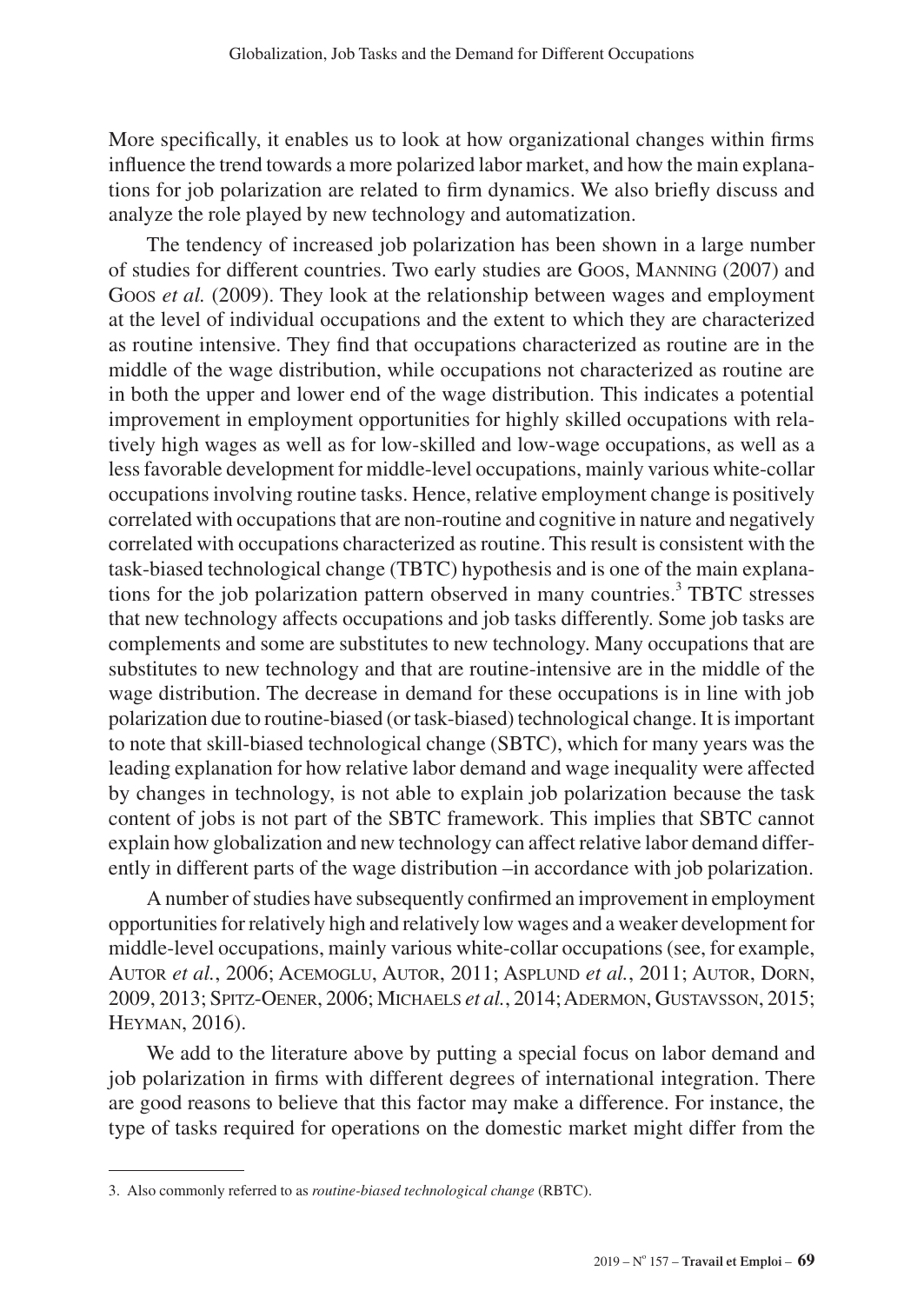tasks required for export, offshoring, and other international activities. International finance and marketing, logistics, and other similar tasks required to run international operations are presumably of a high-skilled and non-routine character. As a result, there might be relatively more non-routine job tasks in globalized firms. Secondly, firms with for instance foreign affiliates are presumably in a relatively good position to divide the production chain and place different tasks in different countries. If this assumption is correct, we would expect relatively fewer routine- and low-skilled job tasks in multinational firms. At the opposite, local firms are not in the same position to use imported inputs, which means that the share of routine- and low-skilled employees can be expected to be comparably higher (see, for example, Becker *et al.*, 2013 and Hakkala *et al*., 2014).

Our paper is structured as follows. We start by describing the mechanisms behind globalization and changes in labor demand. We also briefly discuss the link between new technology and relative labor demand. We then show how the distribution of occupations in firms has changed over time, depending on whether the firm is more or less globalized. This section also presents evidence on within-firm job polarization. We end with a discussion on how globalization and new technology affect job polarization.

## **Globalization, Firms and the Labor Market**

Firms in specific industries differ considerably in a number of aspects. Some firms are large, use sophisticated technology and enjoy a high level of productivity, whereas others are small and have lower productivity. Furthermore, some firms have considerable international exposure with exports, imports of inputs and perhaps affiliates located abroad. Other firms are entirely focused on using domestic inputs and selling in the domestic market.

It is a stylized fact that multinational enterprises (MNEs) are more productive, pay higher wages, and perform more R&D than domestic firms (e.g. BERNARD, JENSEN, 1997 and NAVARETTI, VENABLES, 2004). In his seminal work, DUNNING (1981) provided an early explanation for this pattern, arguing that MNEs possess unique knowledge of production methods, management practices, or technologies. With the ownership of such firm-specific assets, MNEs are able to maintain the sales, profits, and productivity levels that are required to cover the additional costs associated with foreign expansion. Firm-specific assets have also been integrated into more formal models with heterogeneous firms in which firms select among different entry modes into a foreign market conditional on the quality of their firm-specific assets (see e.g. Helpman *et al.*, 2004).

In Helpman *et al.* (2004) firms first draw their productivity from a given productivity distribution and then sort into three firm types according to their productivity draws. With fixed cost of entry being the lowest in the home market, firms in the lower part of the productivity distribution choose only to serve the home market (domestic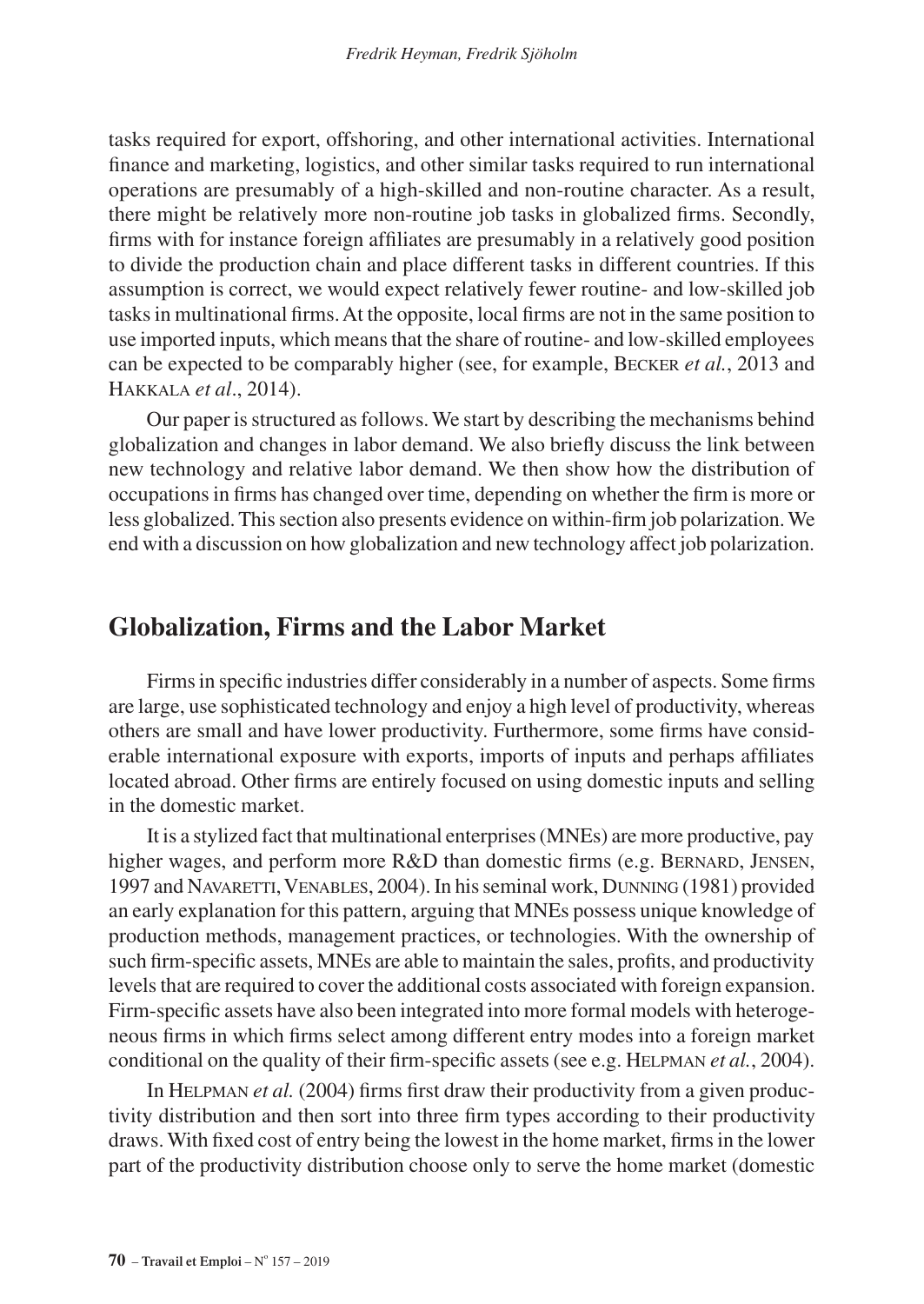firms). Firms in the middle part of the productivity distribution earn enough profit to cover a fixed exporting or marketing cost to also reach consumers in foreign markets by exporting (exporting firms). Firms in the top-end of the source country productivity distribution can additionally cover the fixed cost of opening an affiliate in the foreign market, and avoid variable trade costs associated with exporting. Thus, MNEs are the most productive firm type, local firms the least productive, and exporters have an intermediate productivity level. In our empirical analysis, we will focus on these three firm types.

Developments in information and communication technology (ICT) have resulted in firms being able to more easily break up production chains and move different tasks to different geographical locations. The main reason is that it has become easier to communicate over long distances and manage logistical needs across national boundaries. As a result, firms have become more complex. MNEs have been at the forefront of a process where different parts of the production are located in different facilities and frequently also to different countries. To an increasing extent, different components are produced in different geographical locations and then shipped to other factories where they are assembled into finished products and exported worldwide. This division applies not only to the production of goods, such as components and other inputs, but also to the production of services, such as design, logistics, and marketing. Firms may increase their profitability by separating the production and locating each task where it is the cheapest and the most effective.

In the recent academic literature on global value chains, the concept of *trade in tasks* is frequently used as a complement to defining production units in terms of produced goods or inputs (Grossman, Rossi-Hansberg, 2008, 2012). Characteristics other than knowledge intensity and formal training then lead to the decision whether or not a task may be carried out at a longer distance from the head office. For instance, the degree of routine tasks and the need for close communications are important determinants of what may be relocated to other countries and what needs to be located in the home country. There are tasks that can easily be codified and do not require close monitoring or interaction with the head office or other parts of the production. Many, but not all, such tasks are routine in nature and can be carried out by low-skilled labor. Computer programming is an example of the opposite; this work requires a high level of education but may easily be performed by an engineer working in, for example, India. Cleaning and repair services, on the other hand, are examples of tasks often performed by low-skilled labor, but which are difficult to relocate far away from the rest of the operations.

All in all, this means that the relationship between the knowledge intensity of job tasks and how suitable they are for relocation is complex, which in turn means that job tasks and occupations involving both a high and a low level of knowledge are affected by increased globalization (Blinder, 2006; Blinder, Krueger, 2013; Hakkala *et al.*, 2014).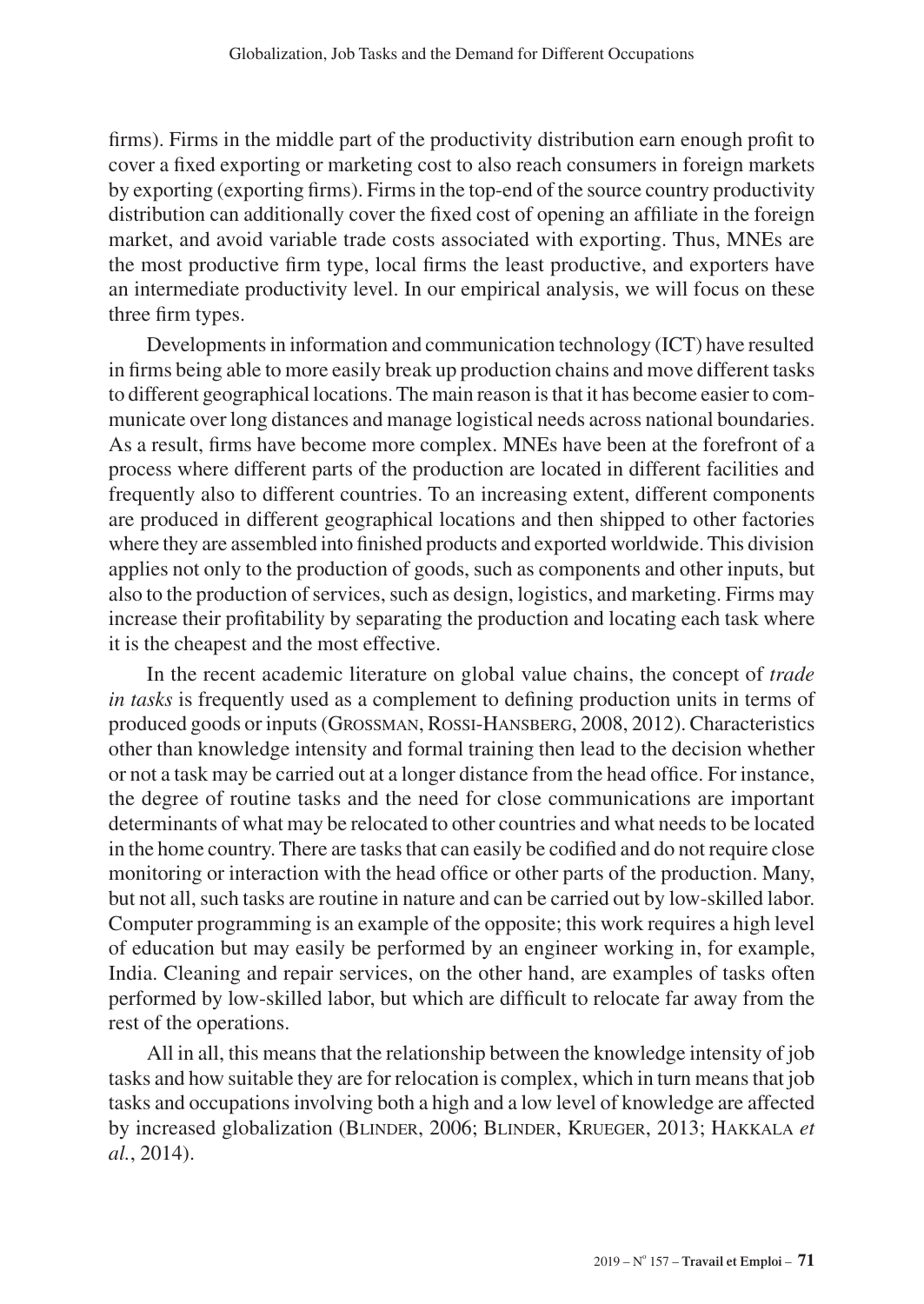Globalization represents an important explanation for changes in demand for different types of labor, even though globalization clearly is not the only explanation. Technological development is frequently presented as another important factor behind changes in the labor market. Technology and globalization are, however, closely linked, thereby making it difficult to distinguish their effects. More specifically, new technology increases the degree of globalization, but there is also an effect of increased globalization on the development of new technology. New technological developments can therefore potentially amplify or change the way globalization impacts workers and firms. Similarly, changes in globalization can influence how new technology affects workers and firms. We will take this possible effect into account in the empirical analysis by including measures on technology.

Extensive research has shown, in accordance with SBTC, that technology shifts are associated with a higher demand for skilled workers since mastering new and more complex technology often requires a higher level of education. In recent years, however, many studies have shifted the view that education is crucial to the way technology affects different groups, particularly since SBTC is unable to explain a number of important phenomena in the labor market observed in recent years. As mentioned above, one important reason for this is that the analysis based on SBTC does not take into account the task content of jobs. Instead, and as discussed above, TBCT emphasizes the nature of the tasks performed by workers (see Leamer, Storper, 2001; Autor *et al.*, 2003 and Levy, Murmane, 2004 for three early contributions).

The job task literature and TBCT stress that the specific task contents in occupations determine how new technologies affect the relative labor demand.<sup>4</sup> Different types of tasks can either complement new technology or be substituted by it and this, rather than formal education, is precisely what will determine how different jobs are affected. Well-defined tasks that may be described in the form of clear rules, jobs of a so-called routine nature, could be substituted by new technologies. Tasks characterized as complex and requiring elements such as problem-solving (i.e. nonroutine jobs) instead serve as complements to new technology. The increased use of ICT may thus be expected to reduce the demand for workers with routine jobs and increase the demand for non-routine jobs, which may be seen as complementing new technology. This development is in line with the extensive international evidence on job polarization. However, it should be emphasized that the relationship between new technology and demand for labor is complex and routine tasks can also be difficult to automate (AUTOR,  $2014$ ).<sup>5</sup>

<sup>4.</sup> See also Acemoglu, Autor (2011) for a more developed model incorporating SBTC and the importance of specific tasks (demand for routine and non-routine jobs). Autor (2013) is a summarizing paper on how job task contents and technology affect labor markets.

<sup>5.</sup> Autor (2014) discusses the relationship between digitalization and the demand for different types of tasks on the basis of the so-called Polanyi's Paradox. Polanyi's Paradox says that many simple tasks may be surprisingly difficult to automate. AUTOR (2014) further argues that complementary effects between new technology and labor may be significant.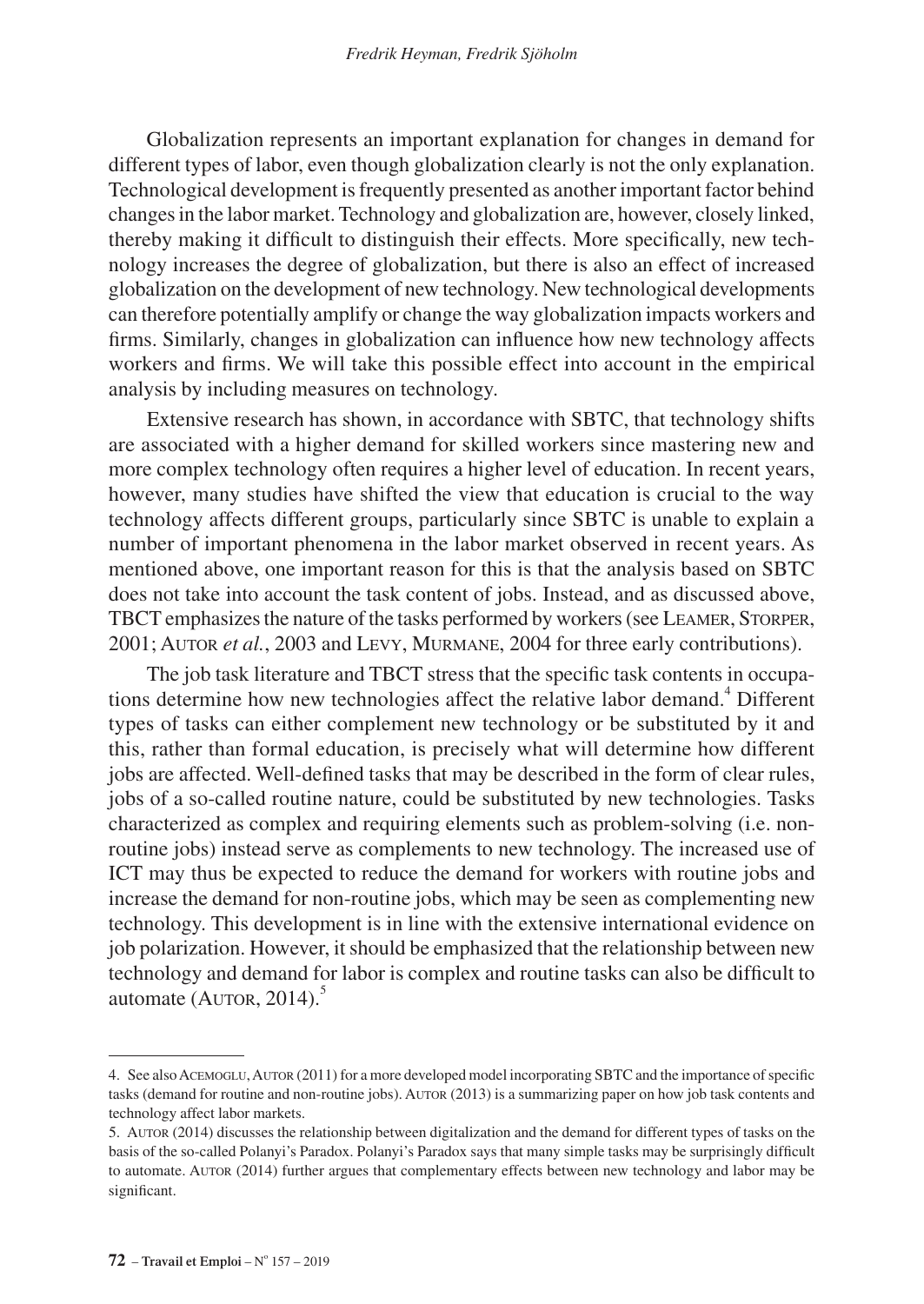Globalization is also closely related to the routinization of jobs. A large empirical literature has presented evidence on how globalization affects the relative demand for routine jobs (see e.g. Becker *et al.*, 2013; Baumgarten *et al.*, 2013; and Hakkala *et al.*, 2014). These papers show that increased globalization tends to increase the demand for non-routine jobs and jobs characterized by personal interaction. For instance, results in Hakkala *et al.* (2014) indicate that MNEs employ a higher share of non-routine jobs and that acquisitions of local firms by MNEs tend to increase the relative demand for non-routine and interactive job tasks. This suggests that foreign direct investments (FDI) increase the demand for non-routine and interactive tasks, hence a link between globalization and de-routinization of jobs. Another link between globalization and routinization of jobs, analyzed in e.g. Baumgarten *et al.* (2013), is how offshoring affects the relative demand for jobs in terms of their routine content. Since routine tasks and tasks that do not require personal interaction can be more easily located at a distance from the home country, this implies that increased offshoring leads to a de-routinization of jobs in the home country.

We now continue by presenting empirical evidence on how globalization affects labor markets with a particular focus on relative demand for different occupations and job polarization. We also discuss our results in relation to the international evidence on relative labor demand and job polarization.

## **Globalization and the Organization of Firms: Empirical Evidence**

### **Swedish Matched Employer-Employee Data**

We will use detailed, register-based, matched employer-employee data from Statistics Sweden (SCB) to examine how globalization shapes the relative demand for different occupations. The database includes data on firms and individuals, which are linked with unique identification numbers and cover the period from 1996 to 2013. The firm data contain detailed information on all Swedish firms, including variables such as value added, capital stock (book value), number of employees, wages, ownership status, sales, and industry. The data on individuals originate from Sweden's official wage statistics and contain detailed information on a representative sample of the labor force, including full-time equivalent wages, education, occupation, and gender. Occupations are based on the *Swedish Standard Classification of Occupations* (*SSYK96*) which in turn is based on the *International Standard Classification of Occupations (ISCO-88).*

Firm-level data on exports and imports by product and country of origin come from the Swedish Foreign Trade Statistics, collected by Statistics Sweden.<sup>6</sup> Based on

<sup>6.</sup> These data cover the period 1997-2013.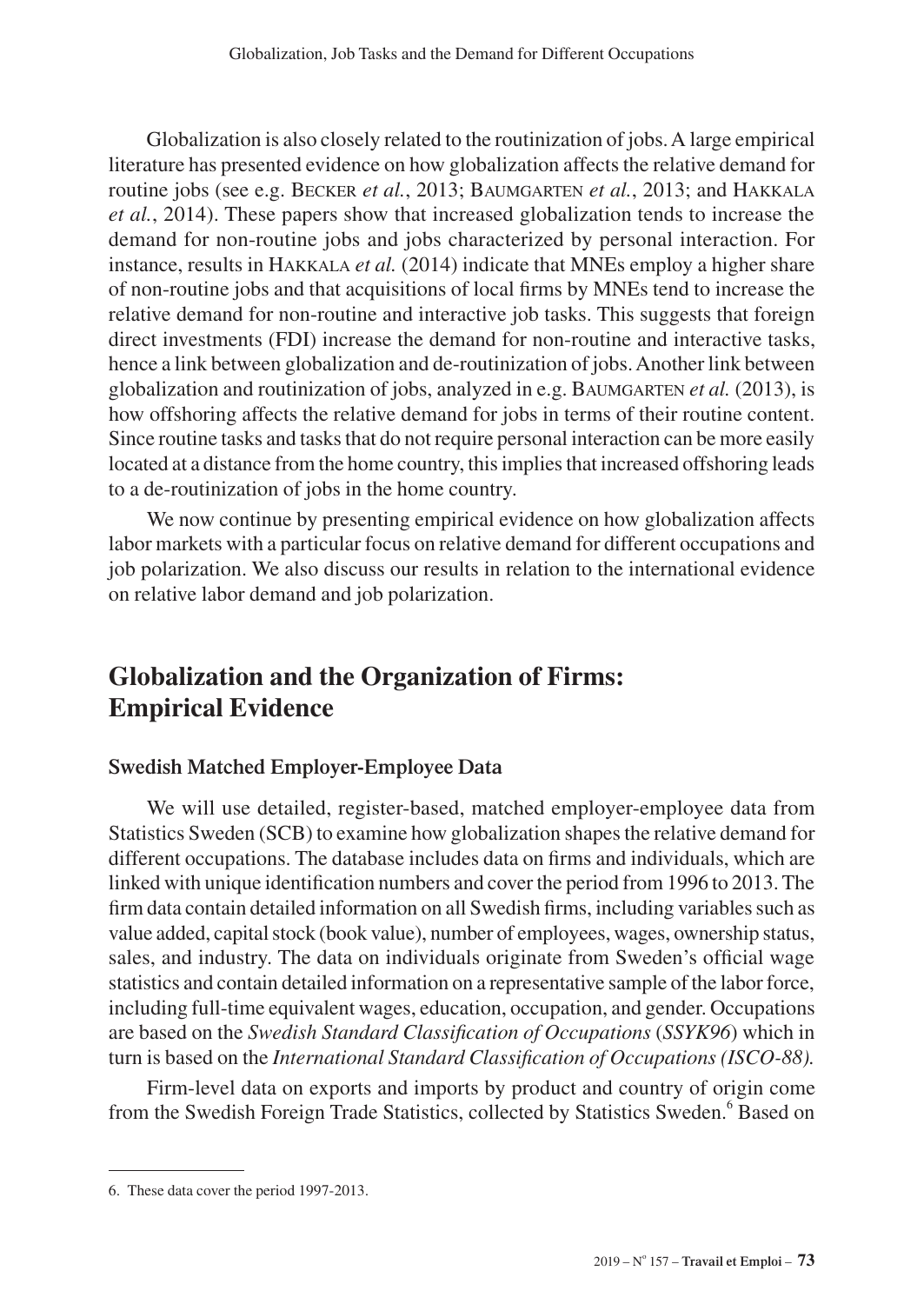compulsory registration at Swedish Customs, the data cover all the trade transactions from outside the EU. Trade data for EU countries are available for all firms with a yearly import or export of around 1.5 million  $SEK<sup>7</sup>$  and above. Material imports are defined at the 5-digit level according to NACE Rev 1.1 and grouped into Main Industrial Groupings (MIGs) based on intended use. Based on the MIGs definition of intermediate inputs we identify offshoring using import data at the firm and product level.

Information on foreign MNEs operating in Sweden comes from the Swedish Agency for Economic and Regional Growth (Tillväxtanalys). The Agency uses definitions that are in accordance with definitions concerning similar data from the OECD and Eurostat. A firm is classified as a foreign-owned MNE if more than 50% of the equity are foreign-owned. Finally, Swedish MNEs are defined as firms reporting positive exports to other firms within the corporation.

All data sets are matched by unique identification codes. We restrict our analysis to firms with at least ten non-farm private sector employees who are observed throughout the period.

#### **Relative Demand for Different Occupations Over Time**

As discussed above, there are reasons to expect that increased internationalization has an effect on how firms organize production. Below, we compare the relative occupational structures in firms with different degrees of international involvement in order to examine the effect of globalization on the occupational composition.

We first rank occupations by average wage level over the period 1997-2013 at the national level.<sup>8</sup> The highest average wages (highest ranks) are found for chief executive officers (CEOs), lawyers, and healthcare specialists. The lowest average wages are observed for cleaners, and kitchen and restaurant workers. We then measure the share of the workforce in the different occupations at the firm level. For each firm, we compute an index that summarizes the ranks of the occupations weighted by their share in the firm's workforce. The firm index varies between 0.01 and 1, and a high index means a high level of employment in high-wage occupations.<sup>9</sup>

Figure 1 shows the average national index for the period 1997-2013. The index was stable up until 2007. After 2007, the index has continuously increased: it was about 0.54 in 2007, while it had increased to about 0.59 by 2013. This means that the occupational composition has become more skilled: an increasing share of the workforce is working in relatively skilled occupations and a decreasing share in relatively less skilled occupations.

<sup>7.</sup> Swedish Krona (around 140,000 Euros).

<sup>8.</sup> See DaviDson *et al.* (2017) for results and details regarding different alternative occupational rankings. These include ranking (i) on the basis of wages in non-MNEs (in order to take higher wages in MNEs into account), (ii) on the basis of education, and (iii) on the basis of a regression approach where we take various individual characteristics into account. The results are robust and do not change depending on our choice of ranking. 9. See DAVIDSON *et al.* (2017) for details regarding this index.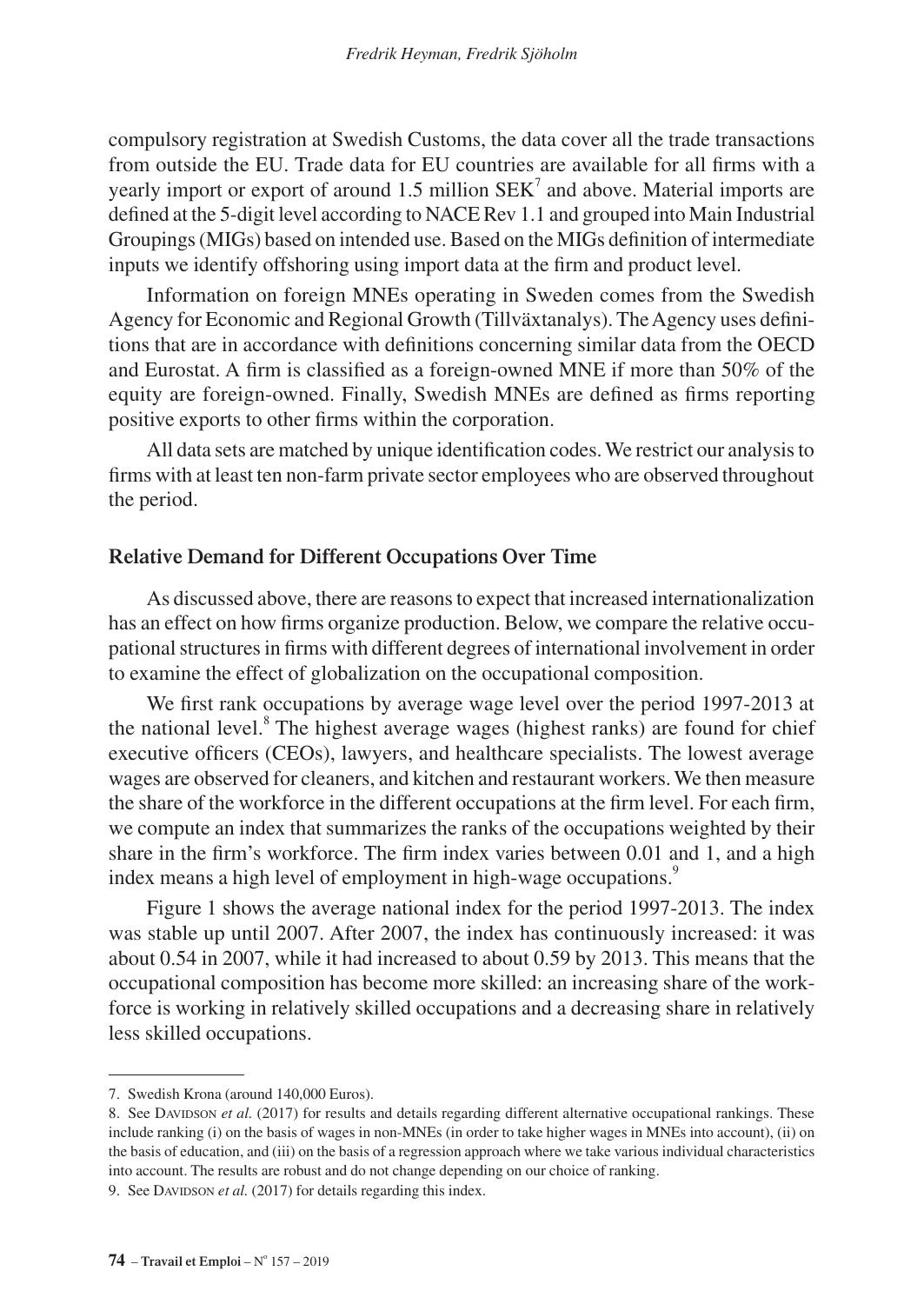

Figure 1 – **Evolution of the Occupational Composition in Sweden 1997–2013 (Index)**

*Note*: The index is estimated at the firm level. A high value represents a relatively skilled occupational composition. The figure shows annual averages at the national level. See DAVIDSON et al. (2017) for details.

A similar picture is presented in Figure 2, showing the evolution in employment shares for 21 specific occupational categories. In order to be able to make a comparison with the work by Goos *et al.* (2009, 2014) on job polarization, we have applied the same grouping of occupations. Figure 2 suggests that the pattern in Figure 1 is more complex than an increase in the share of the most skilled employees and a decrease in the lowest skilled employees. The general trend is an increase in the skill level (Figure 1) but there are dramatic changes in the skill distribution (Figure 2). More specifically, the largest increase is seen for both occupations at the top and at the bottom of the wage distribution. For low-wage occupations, we see an increase in employment shares for occupations in the service, care and security sectors and for different types of services requiring a low level of education only. High-wage occupations increasing in employment shares include various specialist and managerial occupations. We also note a reduction in relative shares for a number of occupations, several of which are located in the middle of the wage distribution. These include occupations in machine and assembly work in addition to metal and repair work. All in all, the changes in Figure 2 support the presence of job polarization, i.e. the simultaneous growth of high-skilled, high-wage jobs and low-skilled, low-wage jobs at the expense of middleskilled jobs.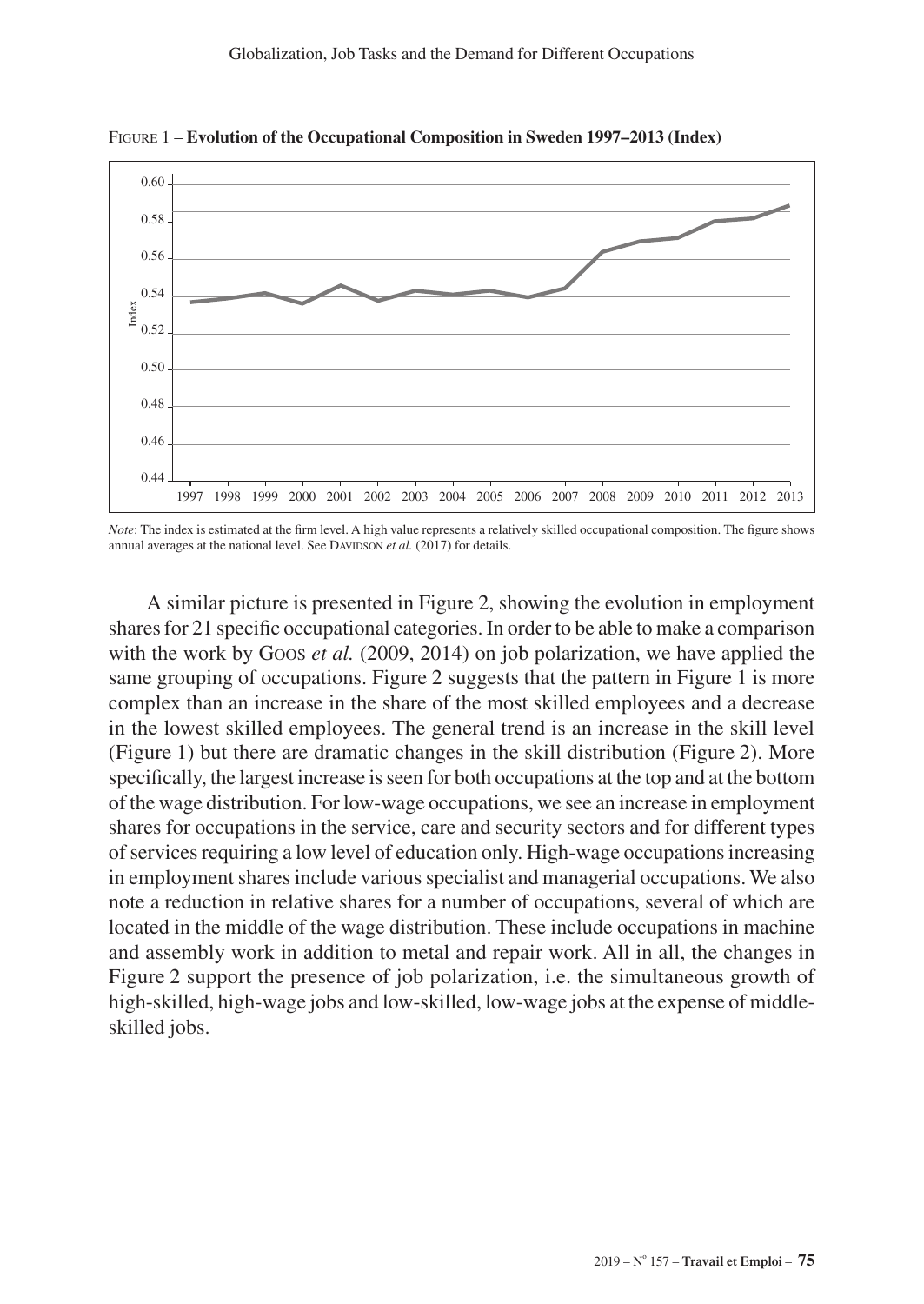

Figure 2 – **Changes in Employment Shares for Different Occupational Categories 1996-2013**

*Note*: The occupational distribution is identical to the one used in Goos *et al.* (2014). The least skilled occupation on the basis of wages is found on the left and the most skilled on the right. *Source*: Heyman (2016).

#### **Job Polarization within Firms**

The job polarization literature typically focuses on employment changes in different occupations, with no consideration given to how firms shape the labor demand process, but there are a few exceptions. One is Heyman (2016) who uses detailed matched firm-worker data for Sweden spanning the period 1996-2013 to investigate the role played by firms in the recent trend toward a more polarized labor market. The study presents results that show novel evidence on within-firm job polarization. Accordingly, Kerr *et al.* (2016) find evidence of job polarization within Finnish firms and that this polarization is also influenced by the entry and exit of firms. They also find that increased trade and offshoring play a role in terms of job polarization. Finally, HARRIGAN *et al.* (2016), who study French firms, find that job polarization occurs both within and between firms.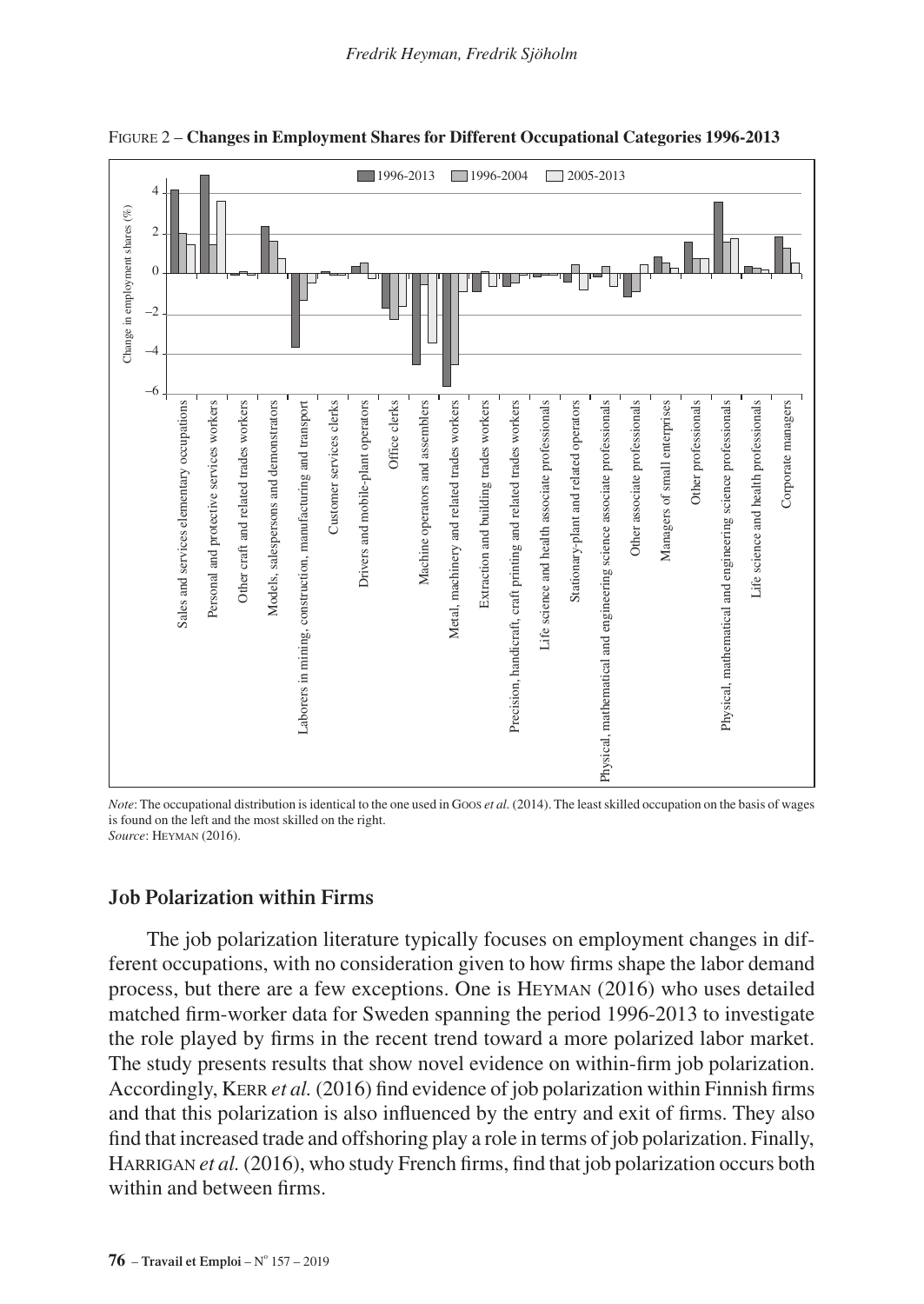Changes in employment can be decomposed into a within-industry component and a between-industry one. Goos *et al.* (2014) find that both components are qualitatively important in terms of explaining the overall pattern in their study on 16 European countries. Hence, job polarization is driven by both employment dynamics within industries as well as between industries. We present similar results based on our



Figure 3 – **Changes in Employment Shares 1996-2013**

*Note*: The figures show decompositions of changes in employment shares for the period 1996-2013. Occupations are based on ISCO-88 and are ordered by their mean wage in the first year (1996). Each bar represents percentage point changes in employment shares between 1996 and 2013. *Source*: Heyman (2016).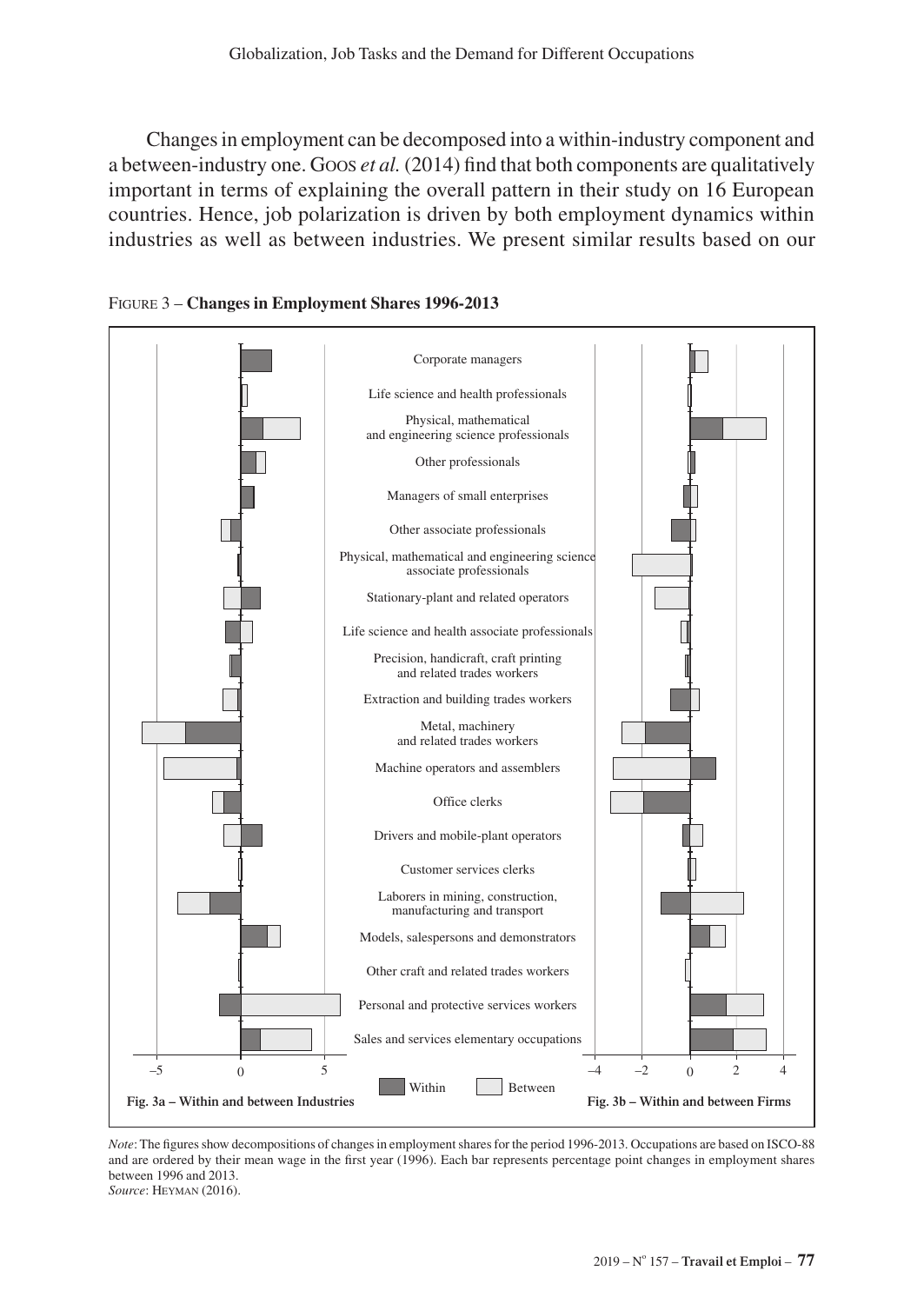matched-employer-employee data to see if the same pattern is present in Sweden.<sup>10</sup> In addition to studying industry components, we extend the analysis in Goos *et al.* (2014) by looking at employment dynamics at the firm level and the importance of within-firm and between-firm components of overall job polarization. Figure 3a presents results using industry decomposition and Figure 3b shows corresponding results at the firm level. Both industry components are typically positive for high-wage and low-wage occupations and are mostly negative for the group of middle-wage occupations.

Occupations are also divided into three wage groups as in Goos *et al.* (2009, 2014). We observe a 6.7 percentage point increase in the employment share for the high-wage group, a decrease in the middle-wage group equal to 17.8 percentage points and an increase in the low-wage group equal to 11.1 percentage points. Both industry components are positive for the high-wage and low-wage groups and are negative for the middle-wage group. These results are in accordance with results in Goos *et al.* (2014) and indicate that overall job polarization originates from both within- and between-industry reallocation.

Similar patterns can also be traced at the firm level (Figure 3b). One difference is related to changes in employment shares for low-wage jobs. For this wage group, the intra and inter components are generally stronger at the firm level than at the industry level, suggesting that the increasing demand for low-wage jobs is much more due to reallocation at the firm level, both within and between firms, than reallocations within and between sectors. These results are in accordance with recent research stressing the importance of firm heterogeneity (see, for example, MELITZ, 2013).

After showing descriptive evidence on overall job polarization in Sweden, we now present regression results at the firm-level. We estimate within-firm regression models where the shares of workers in the three wage groups are regressed on year dummies. All regressions also include time-varying firm characteristics and firm fixed-effects. Details can be found in Heyman (2016).

Figure 4 presents the results. The figure plots the estimated coefficients for the year dummies for the three different wage groups.<sup>11</sup> Hence, Figure 4 shows annual changes in employment shares and not the overall change in employment between 1996 and 2013. There is an increasing trend in the share of employees in the high-wage group, while at the same time, the share of middle-wage group workers decreases within firms over time. These two developments are consistent with within-firm job polarization. The annual changes in low-wage employment are less clear. However, the estimated coefficients are systematically positive during the period for the low-wage group and are added up to positive changes observed in accordance with the results in Figures 2 and 3. Overall, the evidence in Figure 4 points to a divergence in employment dynamics across occupations at different parts of the wage distribution.

<sup>10.</sup> The results and discussion in this section are based on results in Heyman (2016).

<sup>11.</sup> The exact estimates are available upon request.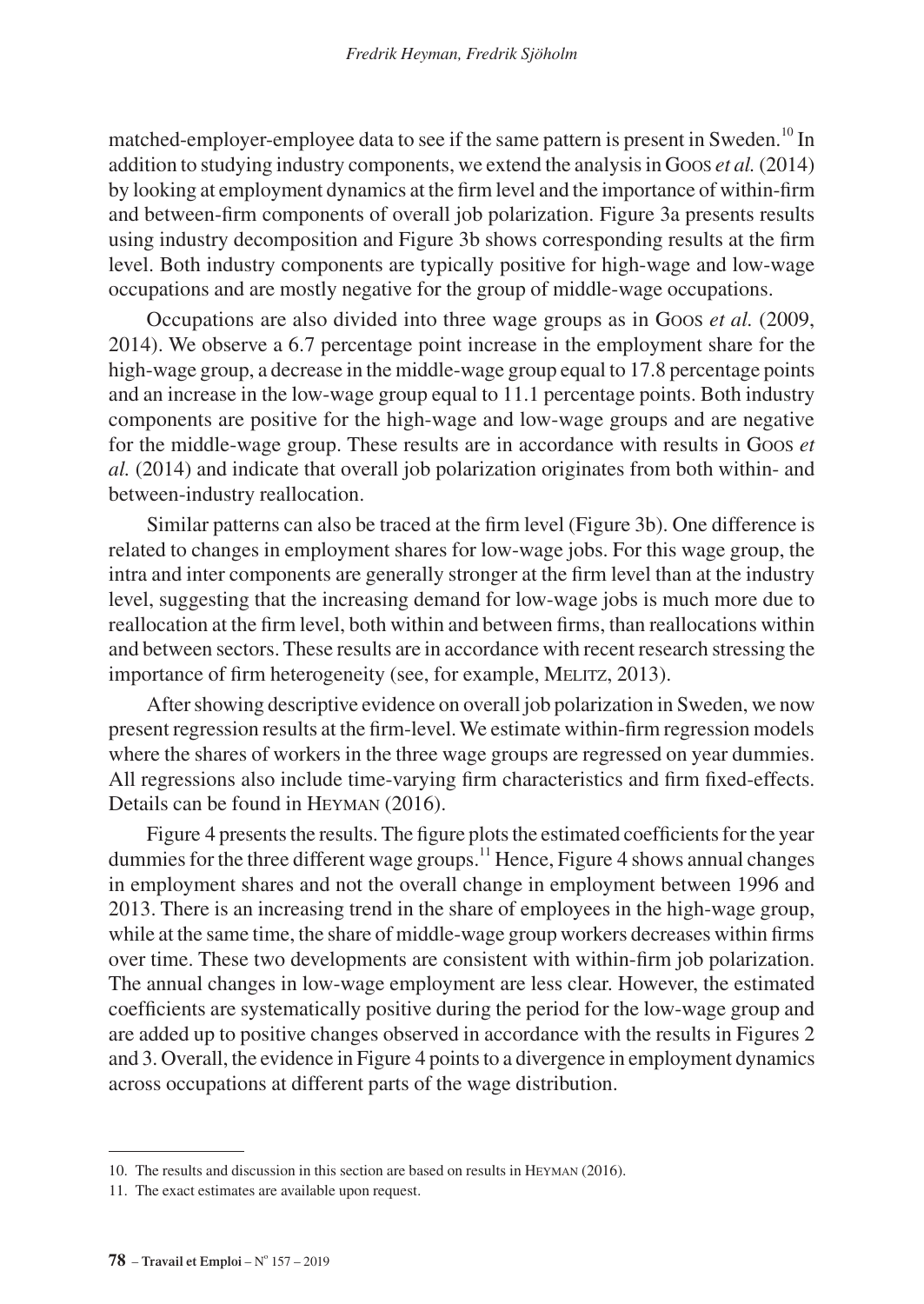

Figure 4 – **Within-Firm Job Polarization in Sweden, 1996-2013**

*Note*: Job polarization in Sweden 1996-2013. Estimated coefficients on occupation group-year dummies. The figure plots estimated year coefficients obtained from equation (1) in Heyman *et al.* (2016). Stars denote the level at which the estimated coefficients are significantly different from zero. To allow for within-firm correlation over time, standard errors are adjusted for clustering at the firm level. \*\*\*, \*\*, \* show significance at the 1%, 5%, and 10% level, respectively. *Source*: Heyman (2016).

#### **How are the Different Occupational Categories Affected by Globalization?**

We continue our analysis by looking in more detail at the extent to which changes in globalization are related to changes in the relative demand for different occupations (Table 1). The classification into low- and high-skilled occupations is based on the average wage over the period 1997-2013, as shown in column 1. Managerial employees have the highest average wage and laborers have the lowest. The difference in wages between these two groups is approximately 130 percent. Column 2 shows the shares of total employment for the occupational categories, and column 3 shows the corresponding wage cost shares.

Columns 4-7 show the corresponding shares in the manufacturing industry and the service sector, respectively. The largest differences are found in the less skilled occupations: machine operators represent a large group within the manufacturing sector but a very small group in the service sector, whereas service and sales workers represent a large group in the service sector but are non-existent in the manufacturing sector.

Next, we divide our firms into three types and estimate regressions at the firm level to compare firms with different levels of international engagement. As previously mentioned, our firm types are MNEs, which are the most globally integrated firms; non-MNEs that do not export (i.e. local firms), which are the least globally integrated; and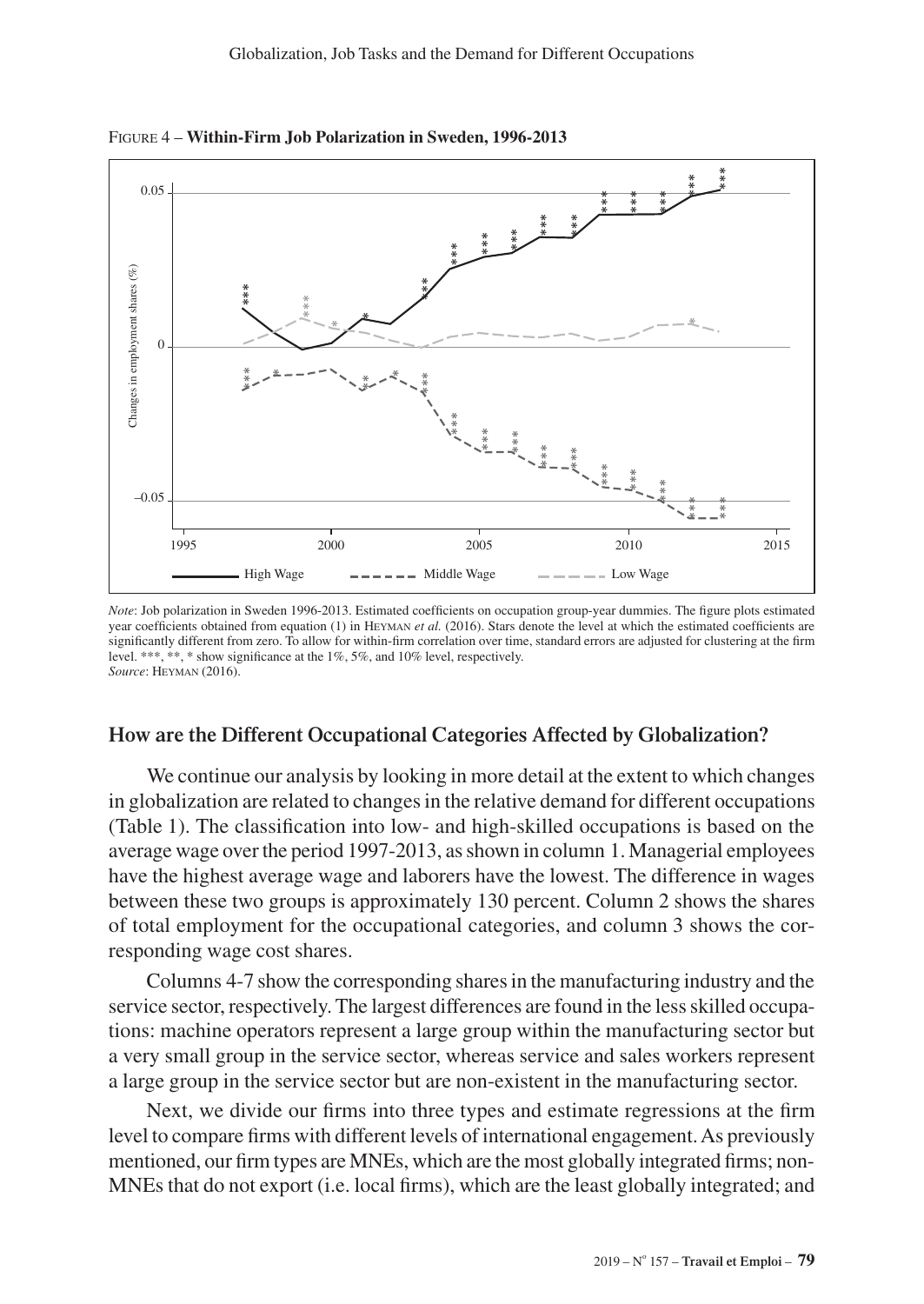| $T_{ABLE}1-D$ ifferences between Firm Types in Employment Shares (Percent) for Different Occupational Categories, 1997-2013                                                                                                                                                                                                                                                                                                                                                                                                                                                                             |           |            |         | Manufacturing                                                                                                                                                                         |           | Service        |           |                           | Employment Share         |                           | Wage Share              |
|---------------------------------------------------------------------------------------------------------------------------------------------------------------------------------------------------------------------------------------------------------------------------------------------------------------------------------------------------------------------------------------------------------------------------------------------------------------------------------------------------------------------------------------------------------------------------------------------------------|-----------|------------|---------|---------------------------------------------------------------------------------------------------------------------------------------------------------------------------------------|-----------|----------------|-----------|---------------------------|--------------------------|---------------------------|-------------------------|
|                                                                                                                                                                                                                                                                                                                                                                                                                                                                                                                                                                                                         | Mean      | Employment | Wage    | Employment                                                                                                                                                                            | Wage      | Employment     | Wage      | $\alpha_{\rm k}^{\rm M}$  | $\alpha_{\rm k}^{\rm x}$ | $\alpha_{\rm K}^{\rm M}$  | $a^*_{\ast}$            |
|                                                                                                                                                                                                                                                                                                                                                                                                                                                                                                                                                                                                         | Wage      | Share      | Share   | Share                                                                                                                                                                                 | Share     | Share          | Share     |                           |                          |                           |                         |
|                                                                                                                                                                                                                                                                                                                                                                                                                                                                                                                                                                                                         | $\ominus$ | $\odot$    | $\odot$ | $\bigoplus$                                                                                                                                                                           | $\odot$   | $\circledcirc$ | $\in$     | $\circledS$               | $\circledcirc$           | (10)                      | (11)                    |
| <b>Higher-Skilled Occupations</b>                                                                                                                                                                                                                                                                                                                                                                                                                                                                                                                                                                       |           |            |         |                                                                                                                                                                                       |           |                |           |                           |                          |                           |                         |
| Managers                                                                                                                                                                                                                                                                                                                                                                                                                                                                                                                                                                                                | 38,988    | 6.41%      | 0.75%   | $6.48\%$                                                                                                                                                                              | $11.23\%$ | 6.37%          | 0.44%     | $0.041***$                | $0.030***$               | $0.071***$                | $0.047***$              |
| Professionals<br>Research                                                                                                                                                                                                                                                                                                                                                                                                                                                                                                                                                                               | 32,651    | 7.72%      | 10.84%  | $8.00\%$                                                                                                                                                                              | 11.10%    | 7.54%          | $10.68\%$ | $0.044***$                | $0.029***$               | $0.044***$                | $0.029***$              |
| Professionals<br><b>Business</b>                                                                                                                                                                                                                                                                                                                                                                                                                                                                                                                                                                        | 28,009    | 9.83%      | 11.85%  | 8.54%                                                                                                                                                                                 | 10.15%    | 10.64%         | 12.95%    | $0.086^{\circ\circ\circ}$ | $0.049***$               | $0.083^{\circ\circ\circ}$ | $0.049***$              |
| Technicians                                                                                                                                                                                                                                                                                                                                                                                                                                                                                                                                                                                             | 25,691    | 10.20%     | 11.27%  | 1.94%                                                                                                                                                                                 | 12.93%    | 9.10%          | 0.19%     | $0.043***$                | 0.029                    | $0.037***$                | $0.026***$              |
| Other Professionals                                                                                                                                                                                                                                                                                                                                                                                                                                                                                                                                                                                     | 24,533    | 3.37%      | 3.55%   | 1.78%                                                                                                                                                                                 | 2.00%     | 4.37%          | 4.58%     | $-0.010***$               | $-0.013***$              | $-0.012***$               | $-0.014***$             |
| Lower-Skilled Occupations                                                                                                                                                                                                                                                                                                                                                                                                                                                                                                                                                                               |           |            |         |                                                                                                                                                                                       |           |                |           |                           |                          |                           |                         |
| Craft                                                                                                                                                                                                                                                                                                                                                                                                                                                                                                                                                                                                   | 20,778    | 1.18%      | 9.99%   | $12.06\%$                                                                                                                                                                             | 10.21%    | $10.62\%$      | 9.85%     | $-0.094$ ****             | $-0.049$                 | $-0.091***$               | $-0.049$ ***            |
| Machine Operators                                                                                                                                                                                                                                                                                                                                                                                                                                                                                                                                                                                       | 20,177    | 14.62%     | 12.69%  | 35.01%                                                                                                                                                                                | 29.81%    | 1.75%          | $1.48\%$  | $0.028^{\ast\ast\ast}$    | $0.031***$               | $0.020^{\ast\ast\ast}$    | $0.027^{\ast\ast\ast}$  |
| Transportation<br>Operators                                                                                                                                                                                                                                                                                                                                                                                                                                                                                                                                                                             | 19,265    | 4.03%      | 3.34%   | 1.62%                                                                                                                                                                                 | 1.37%     | 5.55%          | 4.63%     | $-0.057$                  | $-0.047$                 | $-0.057***$               | $-0.047***$             |
| Processing Clerks<br>Information-                                                                                                                                                                                                                                                                                                                                                                                                                                                                                                                                                                       | 19,222    | 6.75%      | 5.59%   | 4.59%                                                                                                                                                                                 | 3.78%     | 8.12%          | 6.77%     | $0.036***$                | $0.030^{\ast\ast\ast}$   | $0.024***$                | $0.022***$              |
| Sales and Service<br>Workers                                                                                                                                                                                                                                                                                                                                                                                                                                                                                                                                                                            | 18,802    | $12.11\%$  | 9.80%   | 0.62%                                                                                                                                                                                 | 0.55%     | 19.37%         | 15.85%    | $-0.079$ <sup>***</sup>   | $-0.066$ <sup>****</sup> | $-0.079***$               | $-0.066$ <sup>***</sup> |
| Other Clerks                                                                                                                                                                                                                                                                                                                                                                                                                                                                                                                                                                                            | 18,340    | 5.13%      | 4.04%   | 1.67%                                                                                                                                                                                 | $1.41\%$  | 7.31%          | 5.77%     | $-0.003$                  | $-0.004$                 | $-0.007***$               | $-0.006$ <sup>***</sup> |
| Laborers                                                                                                                                                                                                                                                                                                                                                                                                                                                                                                                                                                                                | 16,880    | 8.65%      | 6.28%   | 7.67%                                                                                                                                                                                 | 5.46%     | 9.26%          | 6.82%     | $-0.034***$               | $-0.019***$              | $-0.035***$               | $-0.020***$             |
| Note: This table lists twelve broad occupation groups based on their functions in production. Column 1 shows the average wages for 1997-2013. Columns 2 and 3 show the employment and wage cost<br>employment shares (or wage shares) between multinational (MNEs) and local firms, and $a_s^N$ indicates the difference in employment shares (or wage shares) between exporting non-MNEs and local firms.<br>Standard errors are clustered by firm. ***, **, * show significance at the 1%, 5%, and 10% level, respectively<br>shares. Columns 4-7 show correspondi<br>Source: HEYMAN, SJÖHOLM (2018). |           |            |         | ng shares in the manufacturing industry and the service sector. Columns 8-11 report estimates from firm-level regressions, where $\alpha_{\rm s}^{\rm M}$ indicates the difference in |           |                |           |                           |                          |                           |                         |

#### *Fredrik Heyman, Fredrik Sjöholm*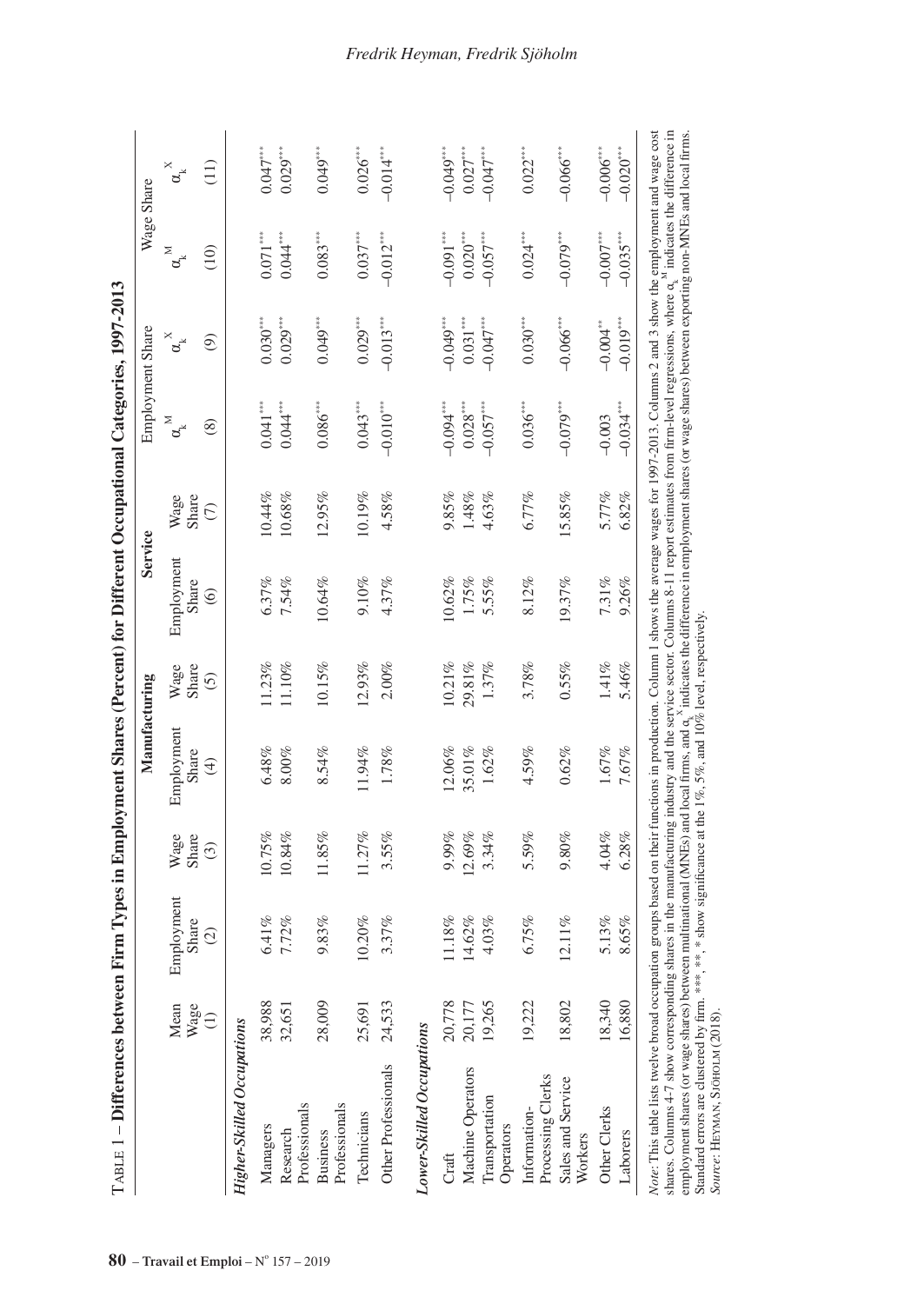non-MNE exporters, which represent an intermediate degree of global integration. The dependent variable is the occupational share, and the regressions control for time and industry variation as well as for a variety of firm characteristics, such as size, capital intensity, firm age and labor productivity (see DAVIDSON *et al.*, 2017, for details).

The results for MNEs and exporters are shown in columns 8–11 and are based on both employment shares and wage shares.  $\alpha_k^M$  is an estimate of the share of a given occupational category working in MNEs in comparison with the share employed in local firms after we have taken the above mentioned firm-specific factors into account. A positive coefficient means that MNEs have a relatively large share of the occupational category in question compared to similar local firms. A negative coefficient means that they have a relatively small share in relation to local firms. In the same way,  $\alpha_k^X$  captures the share of an occupational category in exporting firms compared to the share in local firms.

For instance, looking at managers, and on the basis of employment shares, we observe that the estimated coefficient for  $\alpha_k^M$  is equal to 0.04. This means that in comparison with local firms, the share of managers is 4 percentage points higher for MNEs. The corresponding estimate for exporters,  $\alpha_k^X$ , is approximately 0.03, indicating that the share of managerial employees is on average 3 percentage points higher for exporters compared to local firms.

As we can see in Table 1, MNEs and exporters have a larger share of employees within highly skilled occupations compared to local firms. The difference between local and globalized firms is particularly significant with regard to legal and financial specialists; MNEs employment share is close to 4 percentage points larger than local firms. Furthermore, we see that the coefficient for  $\alpha_k^M$  in all high-skilled occupational categories. This means that the shares are larger in MNEs than in exporting firms. In other words, we observe the largest shares of high-skilled occupations in MNEs followed by exporting firms and then by local firms.

The results for less-skilled occupations are basically a mirror image of the above results. MNEs and exporting firms generally have a relatively low share of low-skilled jobs. The exceptions are machine operators and information assistants, of which local firms have relatively low shares. The difference between local firms and globalized firms is particularly significant for construction workers and for service and sales workers. Furthermore, the coefficient for MNEs tends to be smaller than the coefficient for exporting firms. This indicates that for less skilled occupational categories, MNEs tend to have the smallest employment shares, local firms the largest shares and exporting firms somewhere in-between.

#### **A More General Picture of the Occupational Distribution in Different Firm Types**

We also analyze how the overall occupational distribution differs between different firm types (Figure 5). Along the x-axis, we have ranked our 100 occupations from the least skilled to the most skilled. Just like before, the ranking is based on the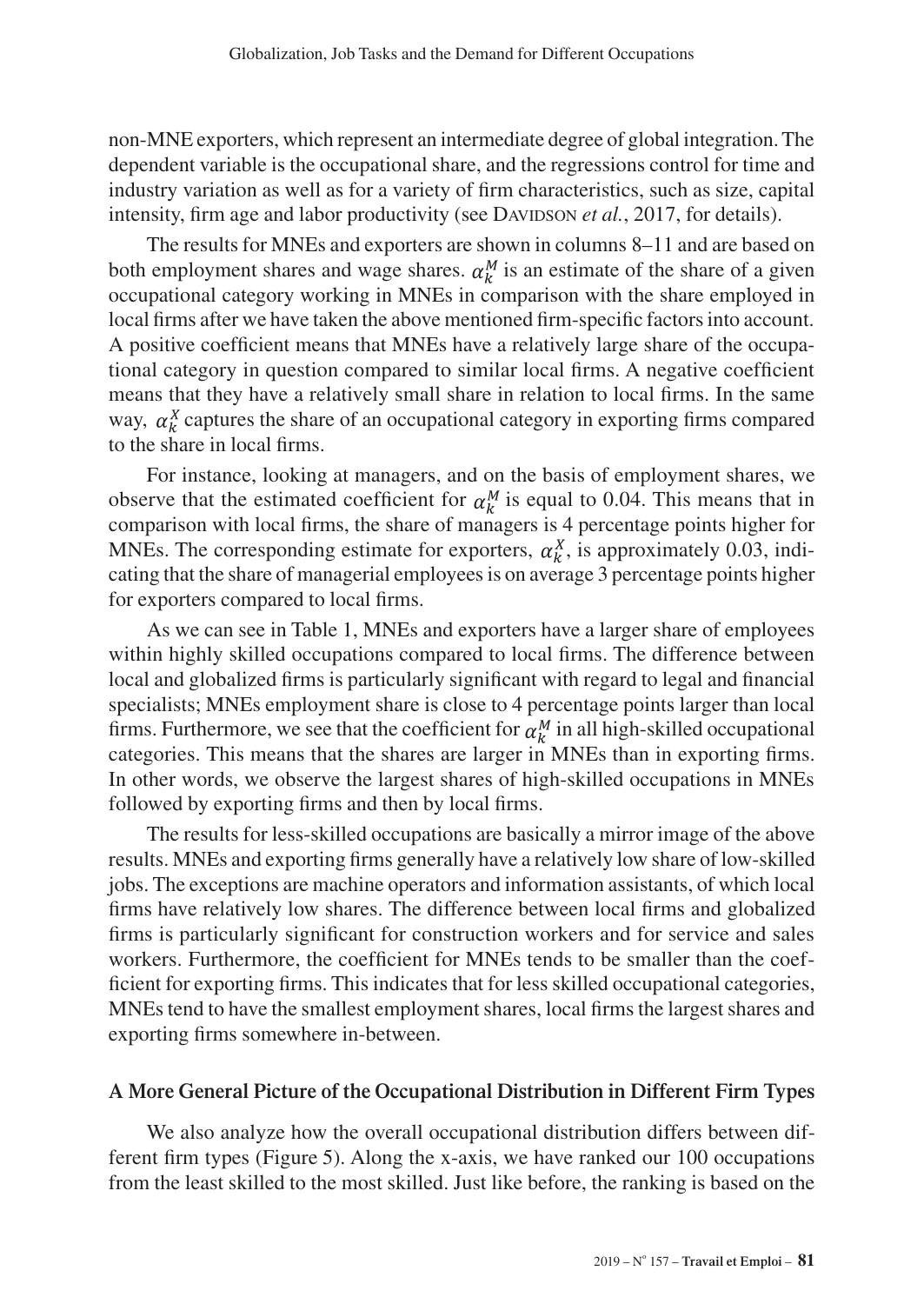

Figure 5 – **Composition of Occupations Based on Skill Levels in Different Firm Types, 1997-2013**

*Note:* "Local" are non-exporters that are not MNEs, "Non-MNE" are exporters that are not MNEs and "MNE" are multinational enterprises. See DAVIDSON et al. (2017) for details.

average wage for the occupations throughout the period. The y-axis corresponds to the cumulative employment share of the labor force accounted for by the skill category that is indicated on the x-axis. If all occupations represented the exact same share of the workforce, we would have a 45-degree straight line. The curves for the three firm types differ, indicating differences in the shares of different occupations for different firms. The curve for local firms appears above the curve for exporters and a little more above the curve for MNEs. This is a result of the relatively large share of low-skilled occupations in local firms. For instance, we observe that the 50 percent lowest-skilled occupations account for almost 70 percent of employees in the least globalized firms (local) and about 50 percent in the most globalized firms (MNEs). Exporters have a share located somewhere in-between local and multinational firms. The results in Figure 5 illustrate that firms level of globalization is positively correlated with the share of highly skilled occupations. This in turn implies a positive relationship between the presence of local firms and the relative demand for low-skilled jobs. Overall, the results in Figure 5 are in accordance with a job polarization pattern where globalized firms have employed an increasing number of high-skilled jobs at the same time as local firms have increased their share of low-skilled occupations.

Yet another way of analyzing the difference in occupational composition is to use our previously defined index in regressions with different firm types and different control variables as explanatory variables. In Table 2, we only show the estimated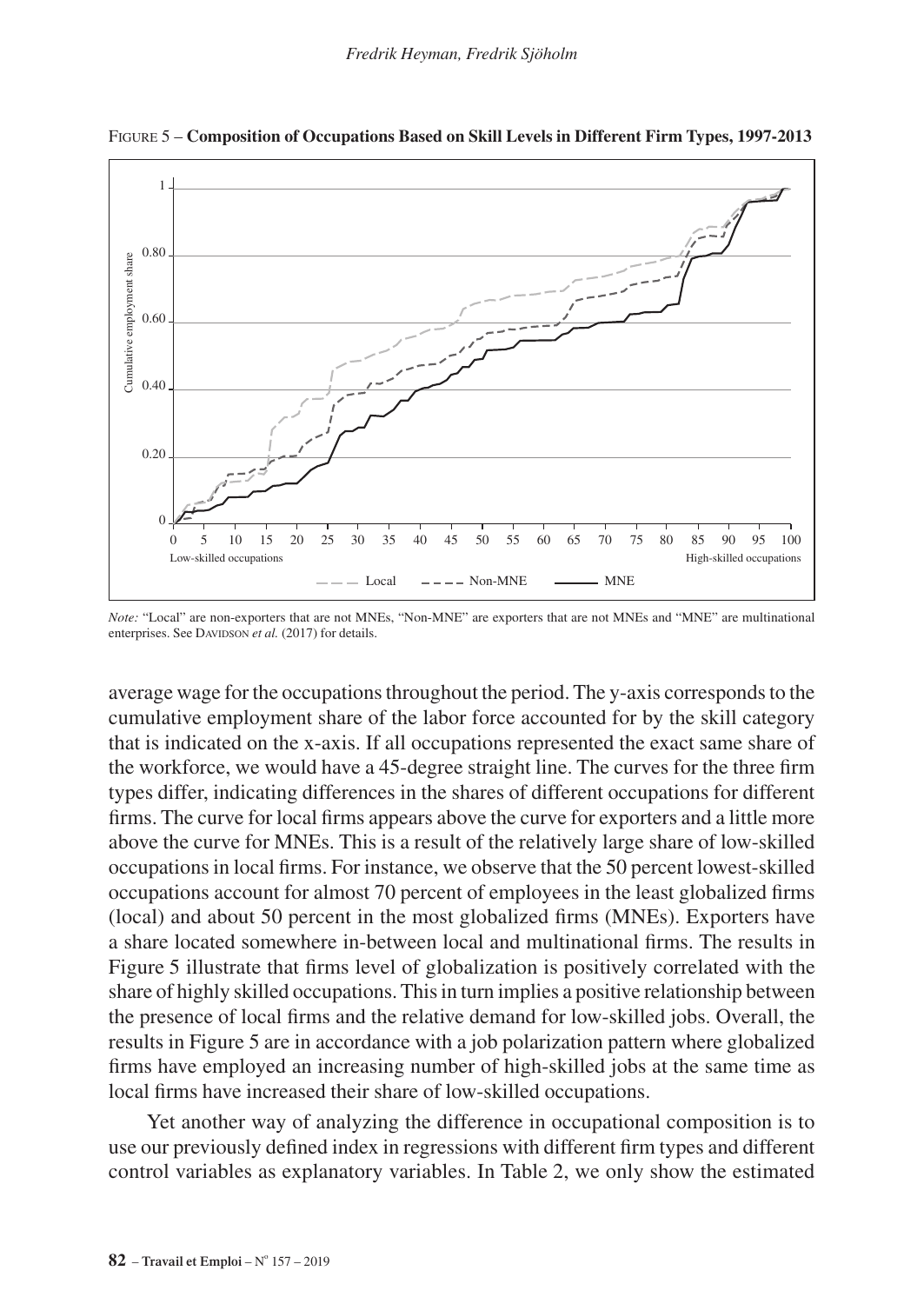|                  | (1)                   | (2)                   | (3)                    |
|------------------|-----------------------|-----------------------|------------------------|
| <b>MNE</b>       | $0.137***$<br>(0.004) | $0.116***$<br>(0.004) |                        |
| Non-MNE Exporter | $0.092***$<br>(0.004) | $0.074***$<br>(0.003) |                        |
| Offshoring       |                       | $0.050***$<br>(0.003) |                        |
| Foreign MNE      |                       |                       | $0.084$ ***<br>(0.004) |
| Swedish MNE      |                       |                       | $0.083***$<br>(0.005)  |

| <b>TABLE 2 – Differences in Occupational Structures between Different Firm Types.</b> |  |
|---------------------------------------------------------------------------------------|--|
| Firm-Level Regressions, 1997-2013                                                     |  |

*Note*: This table shows estimated coefficients from regressions with an index of the skill level in the firms' workforce as dependent variable. The regressions are at the firm level and cover the period 1997–2013. The estimated coefficients show the skill level in the occupational composition compared to the composition in local firms. A positive estimated coefficient indicates that a firm type has a more skilled occupational composition than local firms. All regressions control for firm size, capital intensity, value added per employee and firm age. They also control for industry-specific and year-specific factors. The regressions are based on 69,109 observations. To allow for within-firm correlation over time, standard errors are adjusted for clustering at the firm level. \*\*\*, \*\*, \* show significance at the 1%, 5%, and 10% level, respectively

Source: HEYMAN, SJÖHOLM (2018). See also DAVIDSON *et al.* (2017) for details.

coefficients for our firm types, which show the difference in the skill index for different globalized firms as compared to local firms. For instance, a positive coefficient means that the firm in question has a distribution of occupations more geared towards highly skilled occupations than local firms.

In column 1, we compare MNEs and exporters with local firms. The results show that MNEs have the most skilled occupational composition in comparison with the other firm types: MNEs have more employees in high-wage occupations and fewer employees in low-wage occupations. Non-MNE exporters have an occupational composition between MNEs and local firms.

We previously discussed offshoring as an additional dimension of international integration. In column 2 we examine if offshoring has an impact on the occupational mix. Offshoring is measured by imported inputs as a share of total sales. As shown in column 2, the inclusion of offshoring has little impact on our main results. Although the offshoring coefficient is statistically significant, the main result is driven by the fact that MNEs or exporters employ much more skilled jobs than local firms.

In the last column, we look at occupational differences on the basis of multinational ownership and show differences between different types of MNEs. The results indicate that there is no difference between Swedish and foreign-owned MNEs; both firm types have a relatively skilled occupational composition.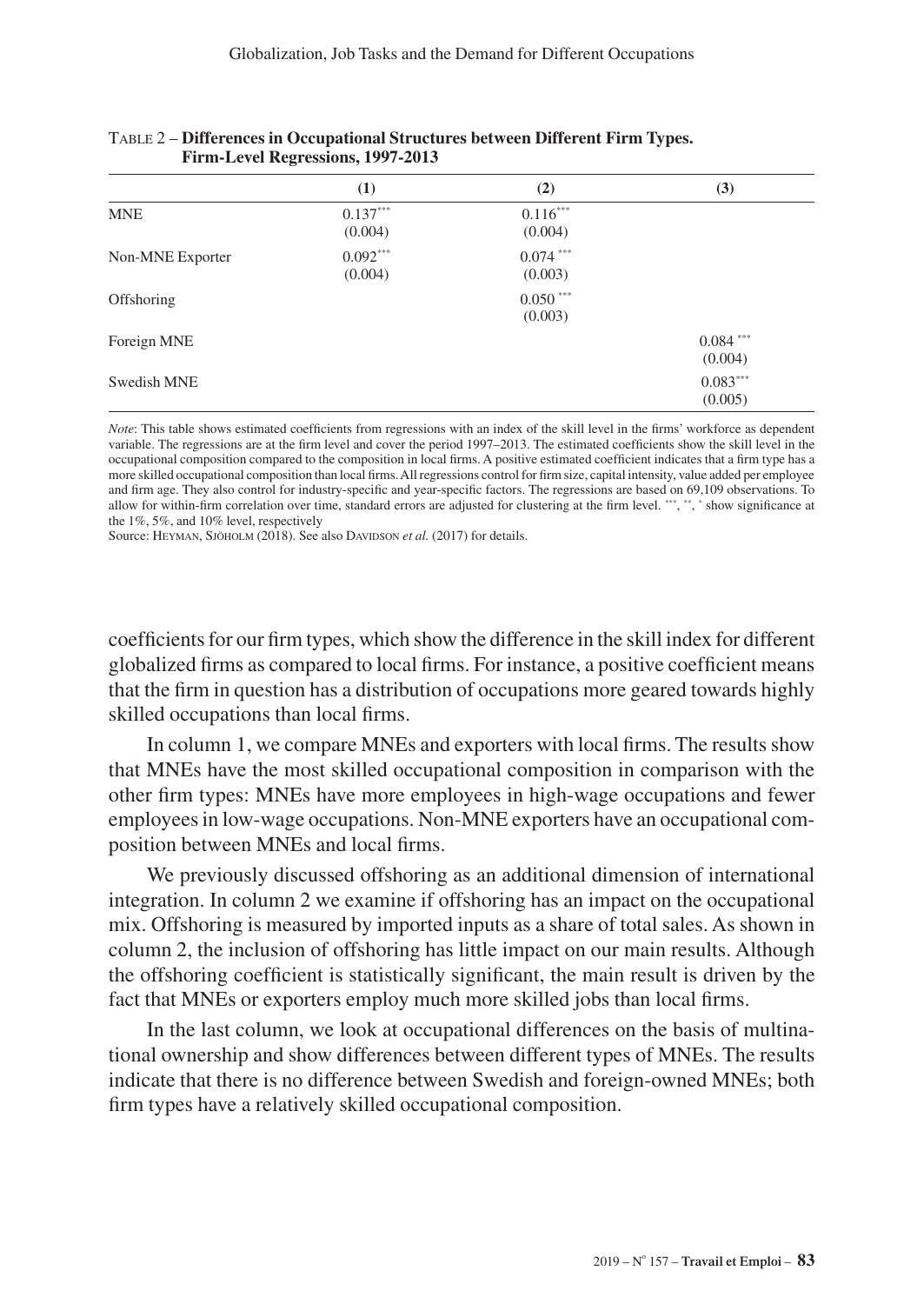## **Do Globalization and New Technology Contribute to Within-Firm Job Polarization?**

Figures 2-4 showed job polarization to have increased in Sweden. In Table 3, we examine the main determinants to the increased job polarization. The focus is on the results on within-firm polarization presented above. The results and discussion in this section is based on HEYMAN (2016).

As discussed above, it is of course difficult to distinguish between the technological effect and that of globalization. Many of the same arguments on how new technology and routineness of jobs influence different occupations can also be applied to the impact of international trade and offshoring. Sorting out the relative importance

|                             | <b>High Wage</b><br>Group<br>(1) | <b>High Wage</b><br>Group<br>(2) | <b>Middle Wage</b><br>Group<br>(3) | <b>Middle Wage</b><br>Group<br>(4) | <b>Low Wage</b><br>Group<br>(5) | <b>Low Wage</b><br>Group<br>(6) |
|-----------------------------|----------------------------------|----------------------------------|------------------------------------|------------------------------------|---------------------------------|---------------------------------|
|                             | Low                              | High                             | Low                                | High                               | Low                             | High                            |
| <b>Panel a: Routineness</b> |                                  |                                  |                                    |                                    |                                 |                                 |
| D 1999-2003                 | $-0.012***$                      | 0.006                            | $0.014***$                         | $-0.011***$                        | $-0.002$                        | $0.006*$                        |
|                             | (0.005)                          | (0.004)                          | (0.005)                            | (0.004)                            | (0.004)                         | (0.003)                         |
| D 2004-2008                 | $-0.010^*$                       | $0.042***$                       | $0.023***$                         | $-0.056***$                        | $-0.013**$                      | $0.014***$                      |
|                             | (0.006)                          | (0.005)                          | (0.006)                            | (0.006)                            | (0.005)                         | (0.004)                         |
| D 2009-2013                 | $-0.007$                         | $0.064***$                       | $0.020***$                         | $-0.078***$                        | $-0.013**$                      | $0.014***$                      |
|                             | (0.007)                          | (0.006)                          | (0.007)                            | (0.006)                            | (0.006)                         | (0.004)                         |
| Panel b: Offshoring         |                                  |                                  |                                    |                                    |                                 |                                 |
| D 1999-2003                 | $0.008***$                       | $-0.008^*$                       | $-0.008*$                          | 0.004                              | 0.000                           | $0.005***$                      |
|                             | (0.004)                          | (0.004)                          | (0.005)                            | (0.005)                            | (0.004)                         | (0.002)                         |
| D 2004-2008                 | $0.020***$                       | $0.023***$                       | $-0.013**$                         | $-0.034***$                        | $-0.007$                        | $0.011***$                      |
|                             | (0.005)                          | (0.005)                          | (0.006)                            | (0.006)                            | (0.006)                         | (0.003)                         |
| D 2009-2013                 | $0.033***$                       | $0.036***$                       | $-0.024***$                        | $-0.049***$                        | $-0.009$                        | $0.012***$                      |
|                             | (0.006)                          | (0.006)                          | (0.007)                            | (0.006)                            | (0.007)                         | (0.003)                         |
| <b>Panel c: Automation</b>  |                                  |                                  |                                    |                                    |                                 |                                 |
| D 1999-2003                 | 0.003                            | $-0.004$                         | $-0.006$                           | 0.002                              | 0.004                           | 0.002                           |
|                             | (0.005)                          | (0.004)                          | (0.005)                            | (0.005)                            | (0.003)                         | (0.003)                         |
| D 2004-2008                 | $0.021***$                       | $0.023***$                       | $-0.025***$                        | $-0.026***$                        | 0.004                           | 0.003                           |
|                             | (0.006)                          | (0.005)                          | (0.006)                            | (0.006)                            | (0.003)                         | (0.005)                         |
| D 2009-2013                 | $0.031***$                       | $0.039***$                       | $-0.035***$                        | $-0.043***$                        | 0.004                           | 0.003                           |
|                             | (0.007)                          | (0.006)                          | (0.006)                            | (0.007)                            | (0.004)                         | (0.006)                         |
| <b>Firm Controls</b>        | Yes                              | Yes                              | Yes                                | Yes                                | Yes                             | Yes                             |
| Firm Fixed Effects          | Yes                              | Yes                              | Yes                                | Yes                                | Yes                             | Yes                             |

Table 3 – **Routineness, Automation, Offshoring and Job Polarization at the Firm Level. Firm-Level Regressions, 1996-2013**

*Note*: The dependent variable is the share of high-, medium- and low-wage employees at the firm level. Low and high in columns 1-6 refer to initial values of routineness, automation and offshoring. For each wage group, firms are divided into two groups, high and low, based on initial values of routineness, automation and offshoring. Firm controls include the log of value added per employee and the log of the capital-labor ratio. Firm and year fixed effects are included in all estimations. To allow for within-firm correlation over time, standard errors are adjusted for clustering at the firm level. \*\*\*, \*\*, \* show significance at the 1%, 5%, and 10% level, respectively. *Source*: Heyman (2016).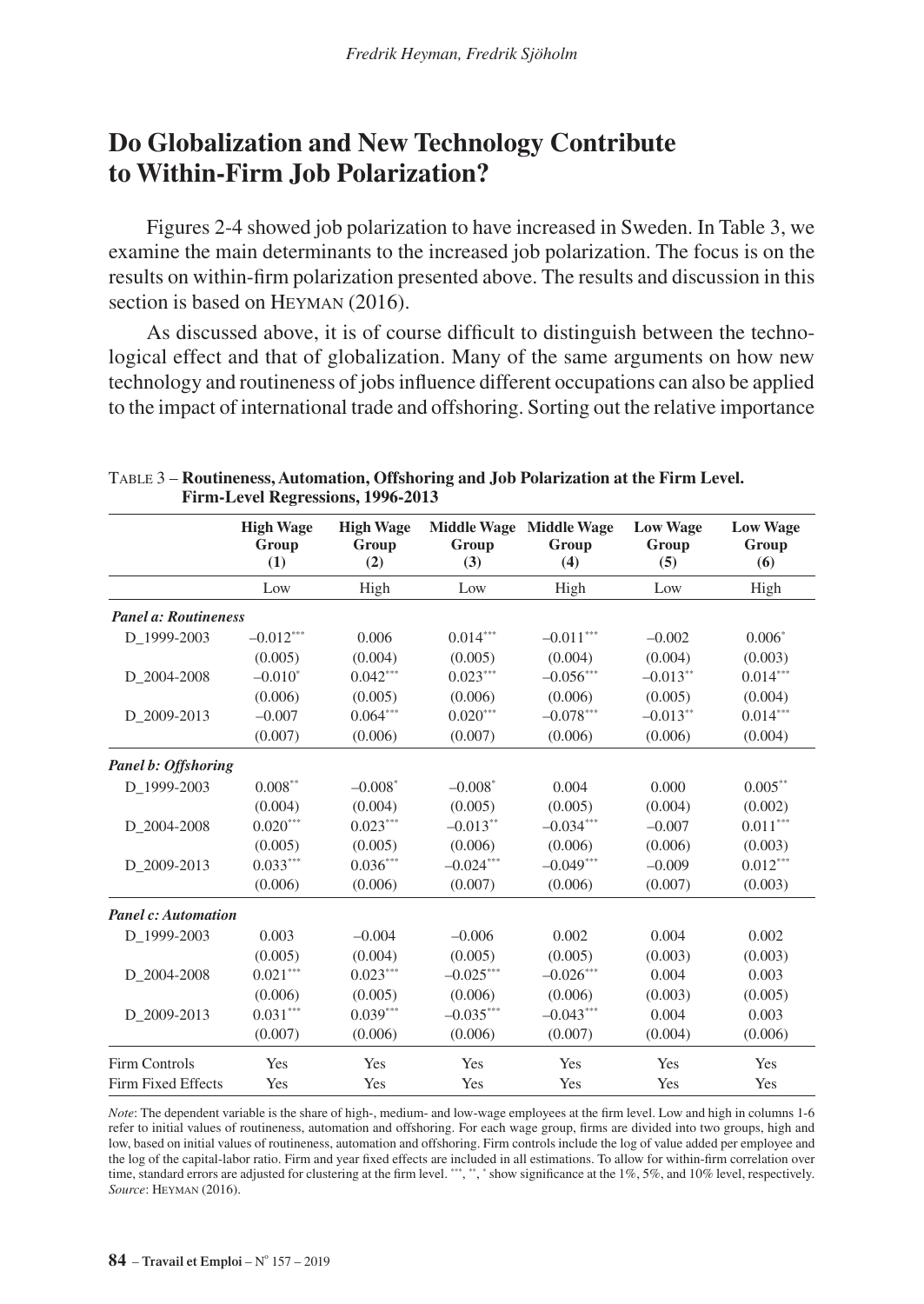of these factors is difficult and outside the scope of this paper. In this paper, we instead show regression-based evidence on how routineness, offshoring and automation of jobs correlate with the observed pattern of within-firm job polarization. We refer to Heyman (2016) for more details.

Panel a in Table 3 shows results on routineness, panel b on offshoring and panel c on automation. To investigate how the degree of routineness of jobs is related to within-firm job polarization we divide firms into two groups according to the intensity of routineness for the firm's workforce in their initial year. Routineness is defined by the routine task-intensity (RTI) index used in e.g. AUTOR (2013), AUTOR, DORN (2013), and Goos *et al.* (2014). RTI is available at the 2-digit level for the Swedish job classification, SSYK96. A higher value indicates that the occupation is characterized by more routine tasks. We then estimate separate regressions on each wage group and on each group according to the intensity of routineness. The hypothesis is that firms with a high initial share of employees with routine tasks have greater opportunities to reallocate their workforce towards a higher share of non-routine jobs, than firms that initially have a low share of routine jobs. Columns 1, 3 and 5 show estimations on the group of firms with high initial average routineness. The corresponding regressions on low routineness firms are presented in columns 2, 4 and  $6<sup>12</sup>$ 

Looking across the different estimated coefficients, we note that the pattern presented in Figure 4 above –showing evidence on within-firm job polarization– corresponds to firms with high initial routineness among their workforce. For instance, comparing columns 1 and 2 we can see that the increase in employment for the highwage group comes from firms that initially can be characterized as high-routine. These are firms with high shares of routine jobs at the beginning of the period and in which opportunities for de-routinization have implied a higher relative demand for high-wage jobs. For firms that initially can be characterized as low-routine, we notice a small decline in high-wage jobs at the beginning of the time period that becomes insignificant in the most recent period.

The same pattern is also observed for the demand for low-wage jobs in highroutine firms (compare columns 5 and 6). For these firms, we notice a clear increase in employment for low-wage occupations. These results, in combination with decreasing demand for middle-wage workers in firms with high initial average routineness (column 4), are consistent with routine-biased technological change as an explanation for job polarization. If we instead study firms with low initial average routineness, we do not note any job polarization (columns 1, 3 and 5).

Overall, the results in panel a in Table 3 indicate that the initial composition of the workforce in terms of the degree of routineness and its change over time are systematically related to the observed pattern of within-firm job polarization.

<sup>12.</sup> See Heyman *et al.* (2016) for details.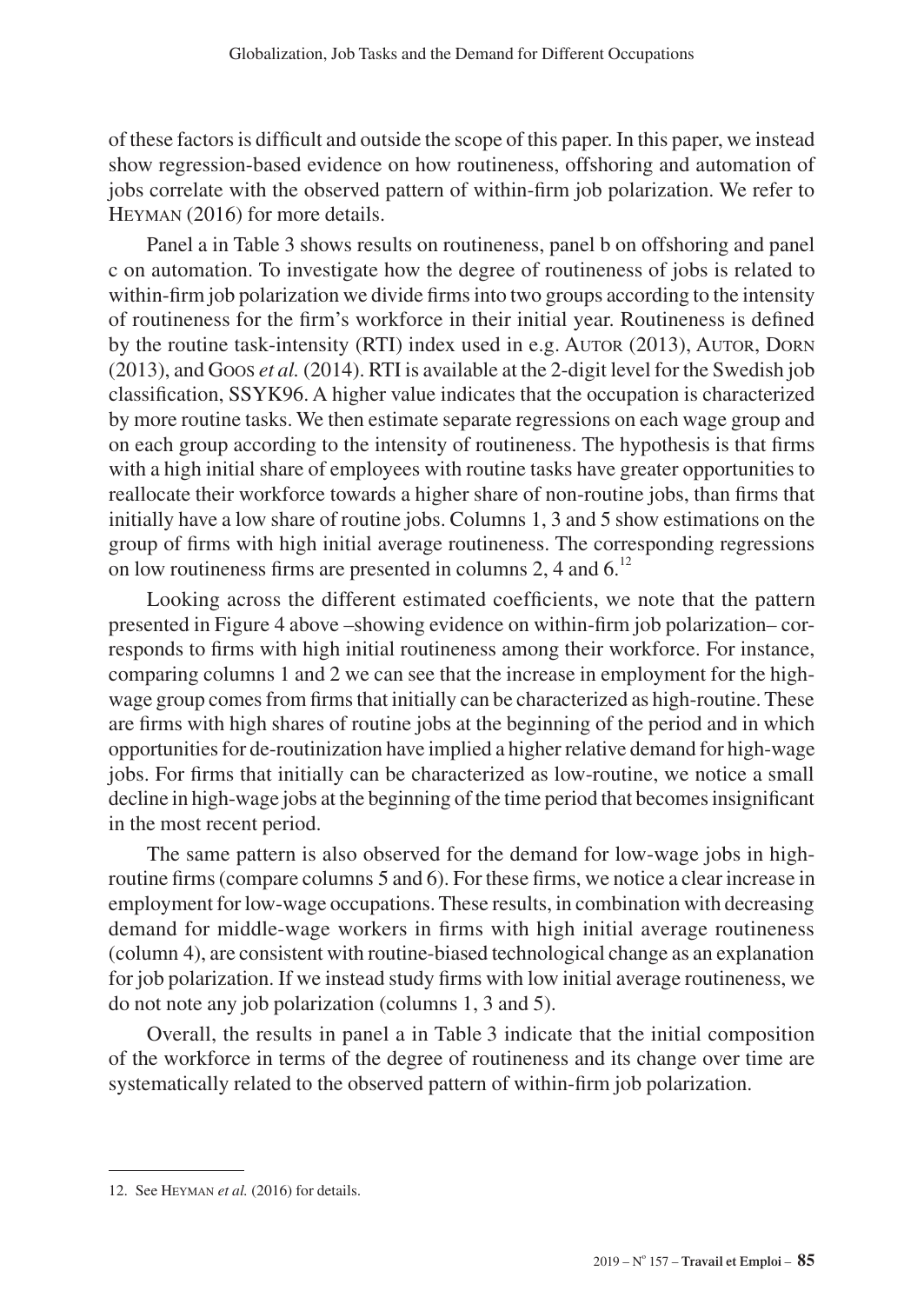Panel b shows similar results on the impact of offshorability. The measure of offshorability of jobs is identical to the measure used in e.g. Goos *et al.* (2014) and originates from BLINDER, KRUEGER (2013). We now take into account firms' occupational structure and the offshorability of these occupations to see how this is associated with the relative demand for the three different wage groups. Differences in offshorability among the firms' workforce are not systematically related to job polarization (see columns in panel b). The only exception is for low-wage workers.

Finally, a similar pattern can be seen when we look at automation risks for occupations. Results are presented in panel c. The measure of automation of jobs is the same as in Frey, Osborne (2013). They have estimated the extent to which new technology can replace labor for individual occupations in the US labor market in 2010. Approximately 47 percent of total employment in the US are at risk of being automated within one to two decades. The probabilities of automation have been converted to the Swedish classification of occupations (see Heyman *et al.*, 2016, for details).

Similarly to what is found for the offshorability of jobs, no systematic pattern of job polarization can be observed for automation risks. Given the close relationship between an occupation's routineness and its risk of being automated, we have also analyzed combinations of routineness and automation risks (not shown). For these combinations, the degree of routineness of the initial composition of the workforce is more important than the corresponding classification of firms in terms of automation risks. The same pattern also emerges when we study combinations of firms' workforce in terms of routineness and offshorability. These results again suggest that routinebiased technological change is an important explanation for job polarization.

We conclude that the results in Table 3 indicate that de-routinization is the most important explanation for the observed within-firm job polarization depicted in Figure 4. We also note that the results on high-routine firms and high-wage jobs are in accordance with the previously presented results on skill-upgrading among globalized firms. For instance, acquisitions of local firms by MNEs lead to an increase in highwage jobs, characterized by less routine.

One puzzle that remains for future research to investigate is the increase in demand for low-wage jobs in firms that initially can be characterized as high-routine. This is, however, offset by a corresponding decrease in demand for low-wage jobs in low-routine firms, implying a rather unchanged share of low-wage occupations when studying within-firm dynamics (Figure 4). In combination with a decreasing demand for middle-wage jobs (originating from firms that initially can be characterized as highroutine), the increase in within-firm employment originates from high-wage firms. This is in accordance with results presented above on a skill-upgrading of globalized firms, with increasing demand for high-skilled occupations (Figures 1, 5 and Table 2). These high-skilled, high wage occupations are also characterized by less routine.

The above results and discussion show that there is a relationship between the level of international activities and the demand for high-skilled occupations. An important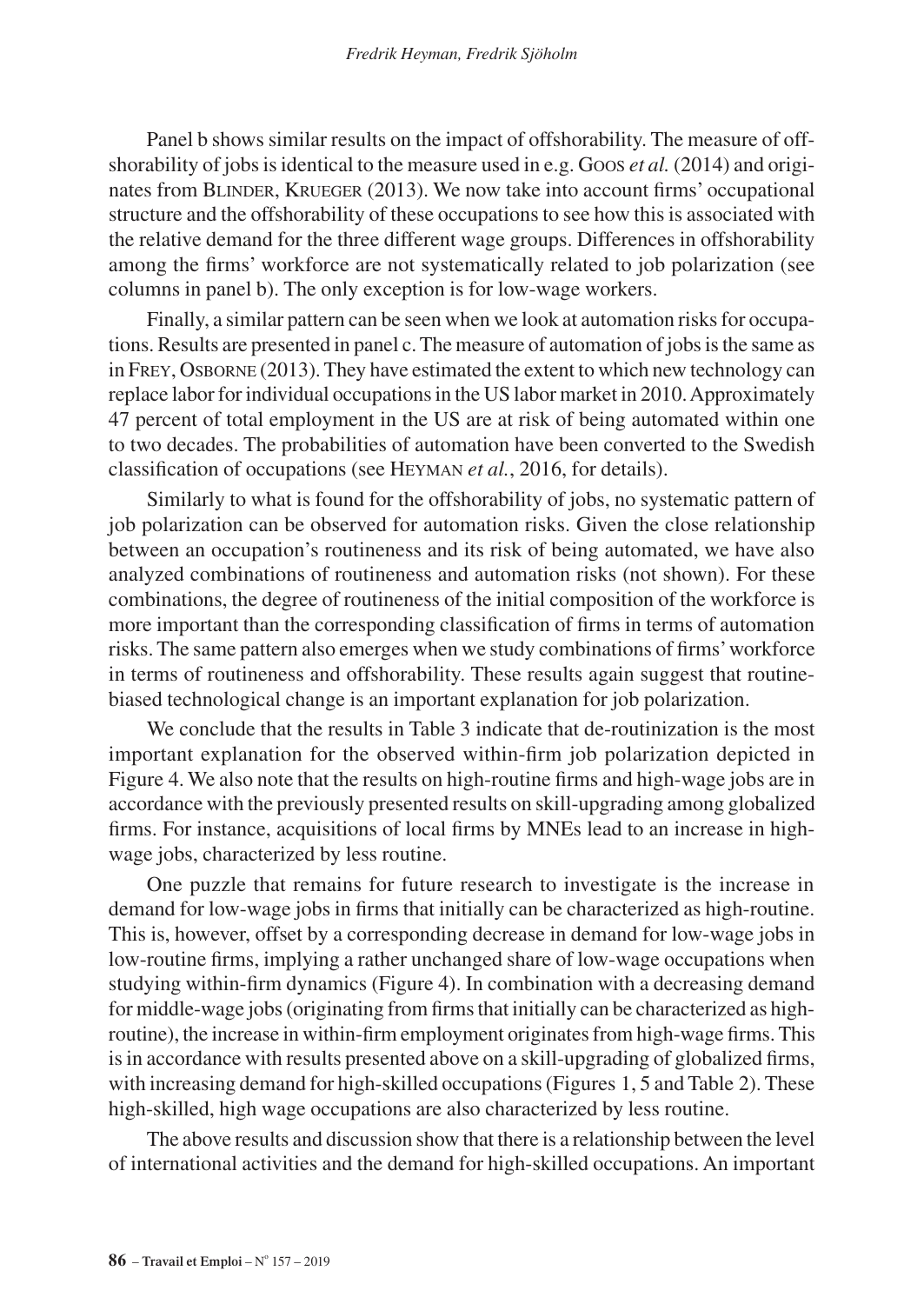question is whether this relationship is a causal relationship. For instance, a firm's technological development could lead both to an increased demand for a highly skilled workforce and increased competitiveness, thereby increasing its international activities.

To estimate the causal effect of increased export shares on the skill mix at firmlevel, Davipson *et al.* (2017) use an instrumental variables method and construct instruments for export shares in order to control for time-varying unobserved factors that are correlated with export shares and skill mix. More specifically, they use changes in global supply and demand for goods produced by Swedish firms.<sup>13</sup> The reasoning behind this approach is that when global demand (import) increases, there is a positive export shock for Swedish firms producing these goods. Likewise, an increased global supply of inputs constitutes a positive import shock for Swedish firms using these imported inputs.

The results in DAVIDSON *et al.* (2017) show that there is a causal relationship between international trade and the share of high-skilled workers. However, the mechanism behind this effect looks different for exports compared to the import of inputs (offshoring).

When Swedish firms experiencing an exogenous positive increase in demand (a positive export shock) increase their exports, the share of employees working in high-skilled occupations also increases. One may break down this effect for different employee categories. Such a breakdown shows that the increase applies to both whiteand blue-collar workers. In other words, increased exports lead to more white-collar workers working in relatively skilled occupations and fewer in less skilled occupations, and the same applies to blue-collar workers.

The effect of offshoring is a similar increase in the share of white-collar workers and a similar increase in high-skilled white-collar occupations, but it also results in an increase in less skilled blue-collar occupations.

 $\sim$ 

Globalization has increased substantially over the last few decades. As a result, production patterns have changed and with them, the demand for different types of workers. In this paper, we have looked at the effects of some of these changes on the labor market. Firstly, we have shown that the overall distribution of occupations in Sweden has become more skill-intensive over time. There are more people working in relatively skilled occupations today than in the 1990s. The increasingly skilled distribution is not, however, caused by a decline in the lowest skilled occupations. On the contrary, both the lowest and the highest skilled occupations have increased their employment shares. The share of medium skilled occupations has declined, which altogether has led to an increased job polarization.

<sup>13.</sup> This method is increasingly used in international economics and was first developed by Hummels *et al.* (2014).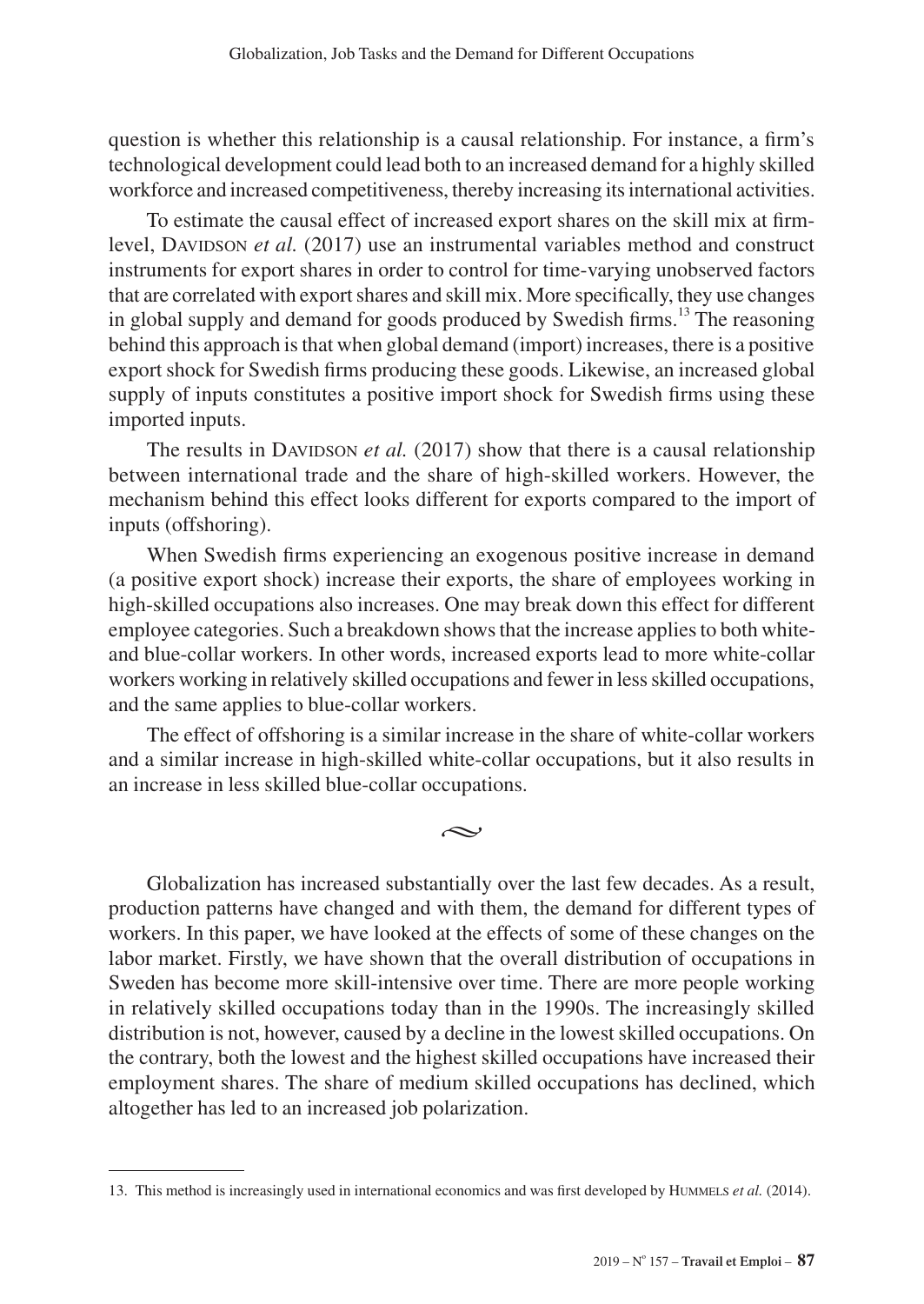We have then examined the role of globalization in changing the distribution of occupations. We have found that globalized firms have a more skilled distribution of occupations than less globalized firms. More precisely, multinational firms have a more skilled distribution than firms that only sell their products on the local market. Exporting firms have a distribution which is less skilled than multinational firms but more skilled than local firms. Again, the share of low-skilled employees has increased, which suggests that this share might have increased in local firms, an issue that future research might shed new light on.

### **References**

Acemoglu, D., Autor, D. (2011). "Chapter 12 - Skills, Tasks and Technologies: Implications for Employment and Earnings." In O. Ashenfelter, D. Card (Eds.), *Handbook of Labor Economics*, vol. 4, part B (pp. 1043-1171). Elsevier. [https://doi.org/10.1016/S0169-7218\(11\)02410-5.](https://doi.org/10.1016/S0169-7218(11)02410-5)

Adermon, A., Gustavsson, M. (2015). "Job Polarization and Task-Biased Technological Change: Evidence from Sweden, 1975-2005." *The Scandinavian Journal of Economics*, 117(3), 878-917. [https://doi.org/10.1111/sjoe.12109.](https://doi.org/10.1111/sjoe.12109)

Asplund, R., Barth, E., Lundborg, P., Nilsen, K. M. (2011). "Polarization of the Nordic Labour Markets." *Finnish Economic Papers*, 24(2), 87-110.

Autor, D. H. (2013). "The 'Task Approach' to Labor Markets: An Overview." *Journal for Labour Market Research*, 46(3), 185-199. [https://doi.org/10.1007/s12651-013-0128-z.](https://doi.org/10.1007/s12651-013-0128-z)

Autor, D. (2014). *Polanyi's Paradox and the Shape of Employment Growth*. NBER Working Paper, no 20485.

Autor, D., Dorn, D. (2009). "This Job is 'Getting Old': Measuring Changes in Job Opportunities using Occupational Age Structure." *American Economic Review*, 99(2), 45-51. <https://doi.org/10.1257/aer.99.2.45>.

Autor, D. H., Dorn, D. (2013). "The Growth of Low-Skill Service Jobs and the Polarization of the US Labor Market." *American Economic Review*, 103(5), 1553-97. [https://doi.org/10.1257/](https://doi.org/10.1257/aer.103.5.1553) [aer.103.5.1553.](https://doi.org/10.1257/aer.103.5.1553)

Autor, D. H., Levy, F., Murnane, R. J. (2003). "The Skill Content of Recent Technological Change: An Empirical Exploration." *The Quarterly Journal of Economics*, 118(4), 1279-1333. [https://doi.org/10.1162/003355303322552801.](https://doi.org/10.1162/003355303322552801)

Autor, D. H., Katz, L. F., Kearney, M. S. (2006). "The Polarization of the U.S. Labor Market." *American Economic Review*, 96(2), 189-194.<https://doi.org/10.1257/000282806777212620>.

Autor, D. H., Dorn, D., Hanson, G. H., Song, J. (2014). "Trade Adjustment: Worker-Level Evidence." *The Quarterly Journal of Economics*, 129(4), 1799-1860. [https://doi.org/10.1093/](https://doi.org/10.1093/qje/qju026) [qje/qju026](https://doi.org/10.1093/qje/qju026).

Autor, D., Dorn, D., Hanson, G., Majlesi, K. (2016). *Importing Political Polarization? The Electoral Consequences of Rising Trade Exposure*. NBER Working Paper, no 22637.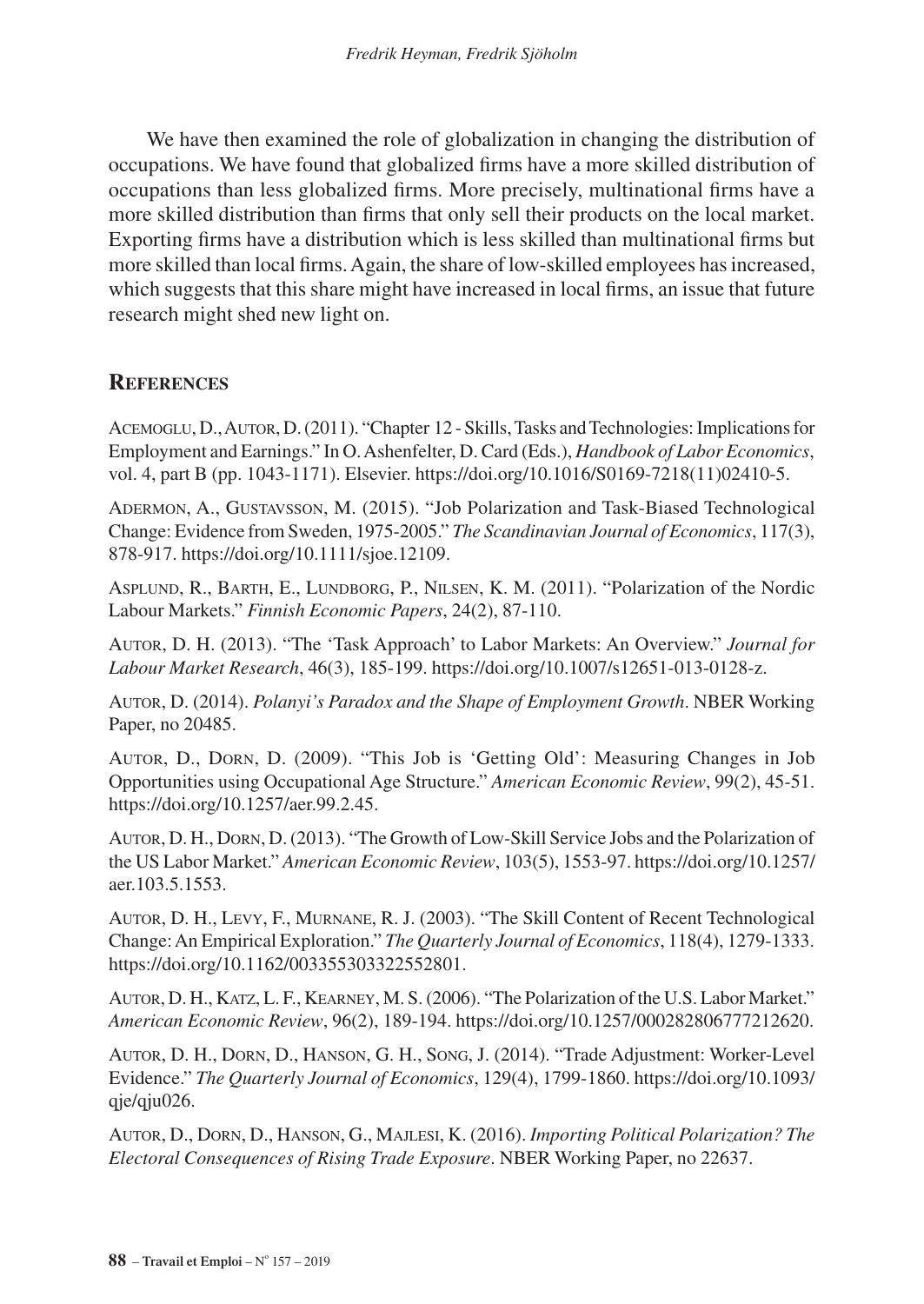Autor, D., Dorn, D., Hanson, G. (2017). *When Work Disappears: Manufacturing Decline and the Falling Marriage-Market Value of Young Men*. NBER Working Paper, no 23173.

Baldwin, R. E. (2016). *The Great Convergence: Information Technology and the New Globalization*. Cambridge, Massachusetts: The Belknap Press of Harvard University Press.

Baumgarten, D., Geishecker, I., Görg, H. (2013). "Offshoring, Tasks, and the Skill-Wage Pattern." *European Economic Review*, vol. 61, 132-152. [https://doi.org/10.1016/j.](https://doi.org/10.1016/j.euroecorev.2013.03.007) [euroecorev.2013.03.007.](https://doi.org/10.1016/j.euroecorev.2013.03.007)

Becker, S. O., Ekholm, K., Muendler, M.-A. (2013). "Offshoring and the Onshore Composition of Tasks and Skills." *Journal of International Economics*, 90(1), 91-106. [https://](https://doi.org/10.1016/j.jinteco.2012.10.005) [doi.org/10.1016/j.jinteco.2012.10.005](https://doi.org/10.1016/j.jinteco.2012.10.005).

Bernard, A. B., Jensen, J. B. (1997), "Exporters, Skill Upgrading, and the Wage Gap." *Journal of International Economics*, 42(1-2), 3-31. [https://doi.org/10.1016/S0022-1996\(96\)01431-6](https://doi.org/10.1016/S0022-1996(96)01431-6).

Blinder, A. S. (2006). "Offshoring: The Next Industrial Revolution?" *Foreign Affairs*, 85(2), 113-128.<https://doi.org/10.2307/20031915>.

Blinder, A. S., Krueger, A. B. (2013). "Alternative Measures of Offshorability: A Survey Approach." *Journal of Labor Economics*, 31(S1, part 2), S97-S128. [https://doi.](https://doi.org/10.1086/669061) [org/10.1086/669061.](https://doi.org/10.1086/669061)

Colantone, I., Stanig, P. (2018a). "Global Competition and Brexit." *American Political Science Review*, 112(2), 201-218.<https://doi.org/10.1017/S0003055417000685>.

Colantone, I., Stanig, P. (2018b). "The Trade Origins of Economic Nationalism: Import Competition and Voting Behavior in Western Europe." *American Journal of Political Science*, 62(4), 936-953.<https://doi.org/10.1111/ajps.12358>.

Davidson, C., Heyman, F., Matusz, S., Sjöholm, F., Zhu, S. C. (2017). "Global Engagement and the Occupational Structure of Firms." *European Economic Review*, vol. 100, 273-292. <https://doi.org/10.1016/j.euroecorev.2017.08.009>.

DIPPEL, C., GOLD, R., HEBLICH, S. (2015). *Globalization and its (Dis-)Content: Trade Shocks and Voting Behavior*. NBER Working Paper, no 21812.

Dunning, J. H. (1981). *International Production and the Multinational Enterprise*. London: Allen & Unwin.

Feenstra, R. C., Ma, H., Xu, Y. (2017). *US Exports and Employment*. NBER Working Paper, no 24056.

Feenstra, R. C., Sasahara, A. (2017). *The "China Shock", Exports and U.S. Employment: A Global Input-Output Analysis*. NBER Working Paper, no 24022.

Frankel, J. A., Romer, D. H. (1999). "Does Trade Cause Growth?" *American Economic Review*, 89(3), 379-399. [https://doi.org/10.1257/aer.89.3.379.](https://doi.org/10.1257/aer.89.3.379)

Frey, C. B., Osborne, M. (2013). *The Future of Employment: How Susceptible Are Jobs to Computerisation?* Working Paper, Oxford: Oxford Martin School.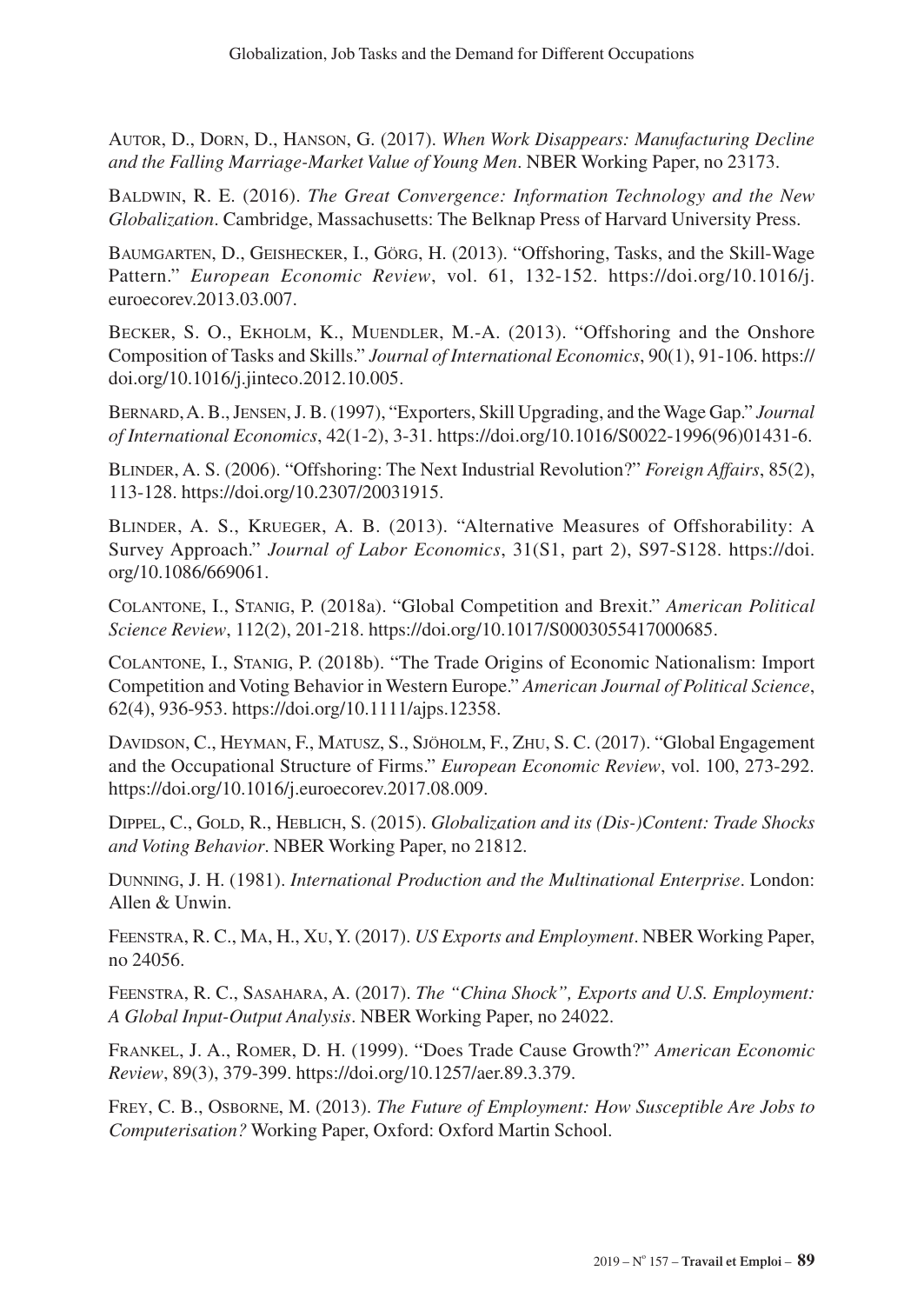Goos, M., Manning, A. (2007). "Lousy and Lovely Jobs: The Rising Polarization of Work in Britain." *The Review of Economics and Statistics*, 89(1), 118-133. [https://doi.org/10.1162/](https://doi.org/10.1162/rest.89.1.118) [rest.89.1.118.](https://doi.org/10.1162/rest.89.1.118)

Goos, M., Manning, A., Salomons, A. (2009). "Job Polarization in Europe." *American Economic Review*, 99(2), 58-63.<http://doi.org/10.1257/aer.99.2.58>.

Goos, M., Manning, A., Salomons, A. (2014). "Explaining Job Polarization: Routine-Biased Technological Change and Offshoring." *American Economic Review*, 104(8), 2509-2526. <https://doi.org/10.1257/aer.104.8.2509>.

Grossman, G. M., Rossi-Hansberg, E. (2008). "Trading Tasks: A Simple Theory of Offshoring." *American Economic Review*, 98(5), 1978-1997.<https://doi.org/10.1257/aer.98.5.1978>.

Grossman, G. M., Rossi-Hansberg, E. (2012). "Task Trade between Similar Countries." *Econometrica*, 80(2), 593-629.<https://doi.org/10.3982/ECTA8700>.

Hakkala, K. N., Heyman, F., Sjöholm, F. (2014). "Multinational Firms, Acquisitions and Job Tasks." *European Economic Review*, vol. 66, 248-265. [https://doi.org/10.1016/j.](https://doi.org/10.1016/j.euroecorev.2013.12.003) [euroecorev.2013.12.003.](https://doi.org/10.1016/j.euroecorev.2013.12.003)

Harrigan, J., Reshef, A., Toubal, F. (2016). *The March of the Techies: Technology, Trade, and Job Polarization in France, 1994-2007*. NBER Working Paper, no 22110.

Helpman, E., Melitz, M. J., Yeaple, S. R. (2004). "Exports Versus FDI with Heterogeneous Firms." *American Economic Review*, 94(1), 300-316.<https://doi.org/10.1257/000282804322970814>.

Heyman, F. (2016). "Job Polarization, Job Tasks and the Role of Firms." *Economics Letters,*  145, 246-251. <https://doi.org/10.1016/j.econlet.2016.06.032>.

Heyman, F., Norbäck, P.-J., Persson, L. (2016). *Digitaliseringens dynamik – en ESO-rapport om strukturomvandlingen i svenskt näringsliv. Rapport till Expertgruppen för studier i offentlig ekonomi*. Stockholm: Wolters Kluwer.

Heyman, F., Sjöholm, F. (2018). *Globalisering och svensk arbetsmarknad*. Stockholm: SNS Förlag.

Hummels, D., Jørgensen, R., Munch, J., Xiang, C. (2014). "The Wage Effects of Offshoring: Evidence from Danish Matched Worker-Firm Data." *American Economic Review*, 104(6), 1597-1629.<https://doi.org/10.1257/aer.104.6.1597>.

Leamer, E. E., Storper, M. (2001). "The Economic Geography of the Internet Age." *Journal of International Business Studies*, 32(4), 641-665. [https://doi.org/10.1057/palgrave.jibs.84909988.](https://doi.org/10.1057/palgrave.jibs.84909988)

Levy, F., Murnane, R. J. (2004). *The New Division of Labor: How Computers Are Creating the Next Job Mark*et. New York: Russel Sage Foundation; Princeton, N.J.: Princeton University Press.

Melitz, M. J. (2003). "The Impact of Trade on Intra-Industry Reallocations and Aggregate Industry Productivity." *Econometrica*, 71(6), 1695-1725.<https://doi.org/10.1111/1468-0262.00467>.

Michaels, G., Natraj, A., Van Reenen, J. (2014). "Has ICT Polarized Skill Demand? Evidence from Eleven Countries over Twenty-Five Years." *The Review of Economics and Statistics*, 96(1), 60-77. [https://doi.org/10.1162/REST\\_a\\_00366.](https://doi.org/10.1162/REST_a_00366)